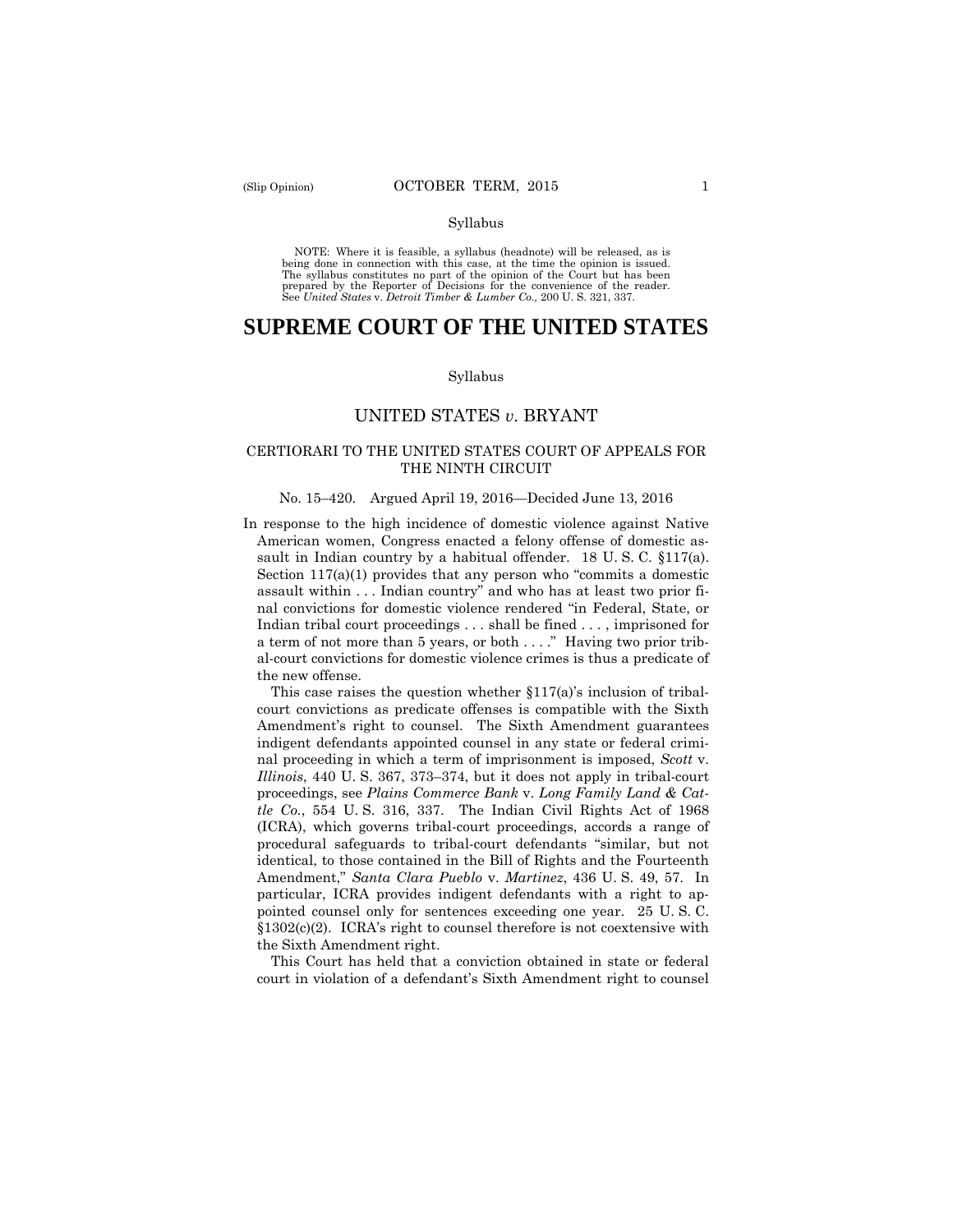#### Syllabus

 Sixth Amendment right*." Ibid*. *Burgett*'s principle was limited by cannot be used in a subsequent proceeding "to support guilt or enhance punishment for another offense." *Burgett* v. *Texas*, 389 U. S. 109, 115. Use of a constitutionally infirm conviction would cause "the accused in effect [to] suffe[r] anew from the [prior] deprivation of [his] the Court's holding in *Nichols* v. *United States*, 511 U. S. 738, that "an uncounseled misdemeanor conviction, valid under *Scott* because no prison term was imposed, is also valid when used to enhance punishment at a subsequent conviction," *id.,* at 748–749.

 tions for domestic assault. When convicted, Bryant was indigent and prior, uncounseled, tribal-court misdemeanor convictions to satisfy Respondent Michael Bryant, Jr., has multiple tribal-court convicwas not appointed counsel. For most of his convictions, he was sentenced to terms of imprisonment not exceeding one year's duration. Because of his short prison terms, the prior tribal-court proceedings complied with ICRA, and his convictions were therefore valid when entered. Based on domestic assaults he committed in 2011, Bryant was indicted on two counts of domestic assault by a habitual offender, in violation of §117(a). Represented in federal court by appointed counsel, he contended that the Sixth Amendment precluded use of his §117(a)'s predicate-offense element and moved to dismiss the indictment. The District Court denied the motion; Bryant pleaded guilty, reserving the right to appeal. The Ninth Circuit reversed the conviction and directed dismissal of the indictment. It comprehended that Bryant's uncounseled tribal-court convictions were valid when entered because the Sixth Amendment right to counsel does not apply in tribal-court proceedings. It held, however, that Bryant's tribalcourt convictions could not be used as predicate convictions within §117(a)'s compass because they would have violated the Sixth Amendment had they been rendered in state or federal court.

*Held*: Because Bryant's tribal-court convictions occurred in proceedings that complied with ICRA and were therefore valid when entered, use of those convictions as predicate offenses in a §117(a) prosecution does not violate the Constitution.

ly the last offense committed by the defendant." 511 U.S., at 747. *Nichols* instructs that convictions valid when entered retain that status when invoked in a subsequent proceeding. *Nichols* reasoned that "[e]nhancement statutes . . . do not change the penalty imposed for the earlier conviction"; rather, repeat-offender laws "penaliz[e] on-Bryant's sentence for violating  $\S117(a)$  punishes his most recent acts of domestic assault, not his prior crimes prosecuted in tribal court. He was denied no right to counsel in tribal court, and his Sixth Amendment right was honored in federal court. Bryant acknowledges that *Nichols* would have allowed reliance on uncounseled tribal-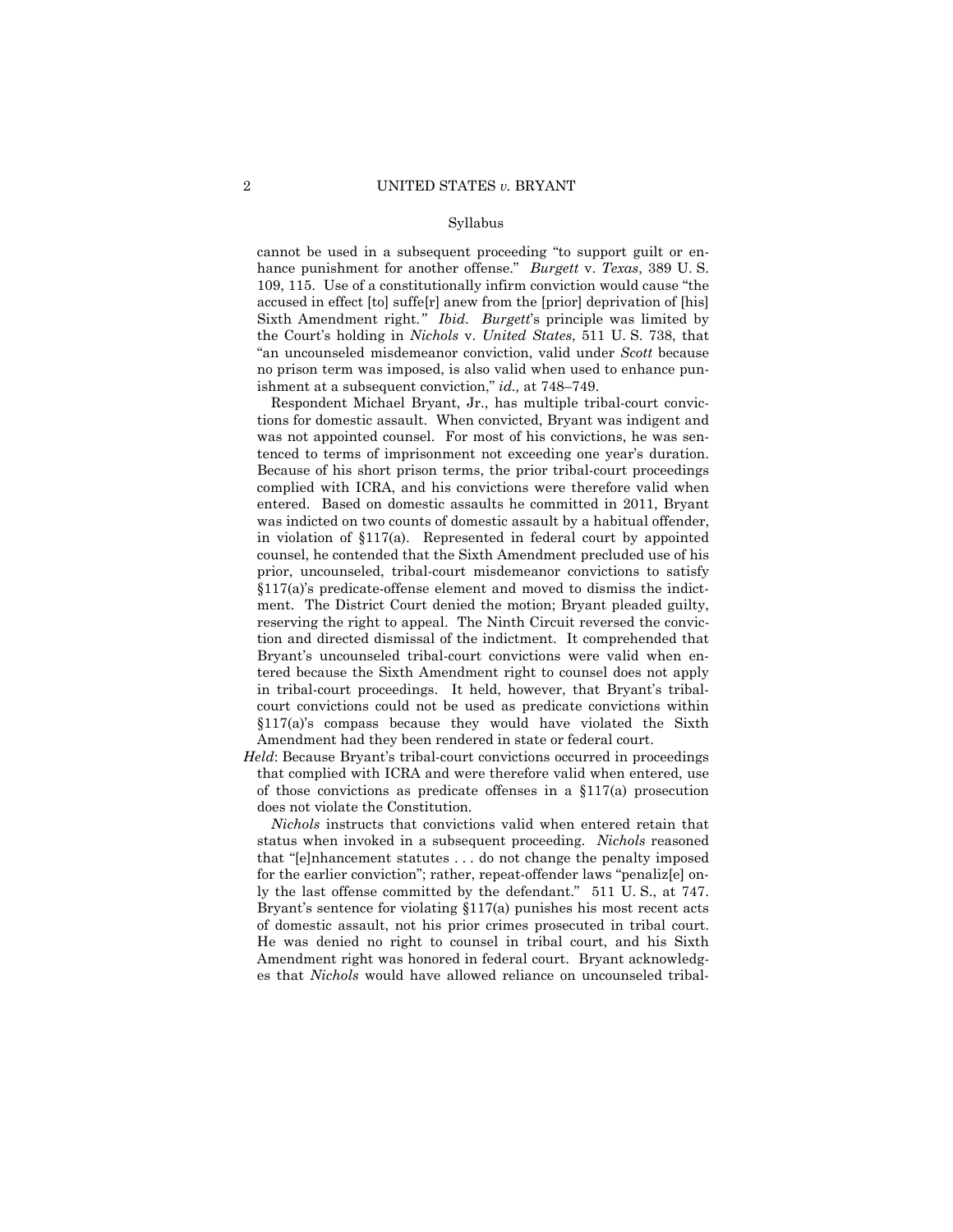#### Syllabus

court convictions resulting in fines to satisfy §117(a)'s prior-crimes predicate. But there is no cause to distinguish for §117(a) purposes between fine-only tribal-court convictions and valid but uncounseled tribal-court convictions resulting in imprisonment for a term not exceeding one year. Neither violates the Sixth Amendment. Bryant is not aided by *Burgett.* A defendant convicted in tribal court suffered no Sixth Amendment violation in the first instance, so he cannot "suffe[r] anew" from a prior deprivation in his federal prosecution.

Bryant also invokes the Due Process Clause of the Fifth Amendment to support his assertion that tribal-court judgments should not be used as predicate offenses under §117(a). ICRA, however, guarantees "due process of law," accords other procedural safeguards, and permits a prisoner to challenge the fundamental fairness of tribal court proceedings in federal habeas corpus proceedings. Because proceedings in compliance with ICRA sufficiently ensure the reliability of tribal-court convictions, the use of those convictions in a federal prosecution does not violate a defendant's due process right. Pp. 12– 16.

769 F. 3d 671, reversed and remanded.

 GINSBURG, J., delivered the opinion for a unanimous Court. THOMAS, J., filed a concurring opinion.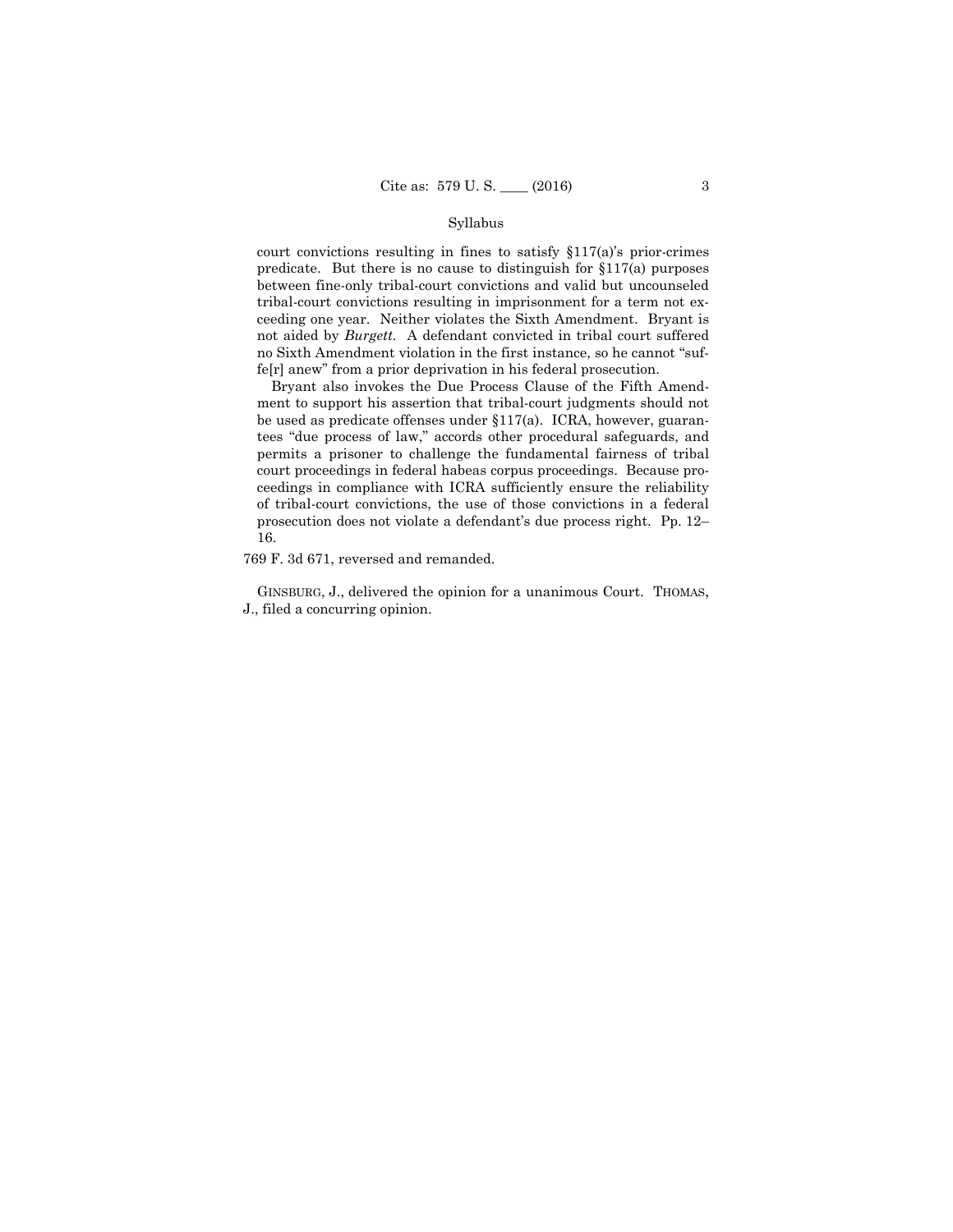preliminary print of the United States Reports. Readers are requested to notify the Reporter of Decisions, Supreme Court of the United States, Wash- ington, D. C. 20543, of any typographical or other formal errors, in order that corrections may be made before the preliminary print goes to press. NOTICE: This opinion is subject to formal revision before publication in the

# $\frac{1}{2}$  ,  $\frac{1}{2}$  ,  $\frac{1}{2}$  ,  $\frac{1}{2}$  ,  $\frac{1}{2}$  ,  $\frac{1}{2}$  ,  $\frac{1}{2}$ **SUPREME COURT OF THE UNITED STATES**

#### $\frac{1}{2}$  ,  $\frac{1}{2}$  ,  $\frac{1}{2}$  ,  $\frac{1}{2}$  ,  $\frac{1}{2}$  ,  $\frac{1}{2}$ No. 15–420

# UNITED STATES, PETITIONER *v.*  MICHAEL BRYANT, JR.

# ON WRIT OF CERTIORARI TO THE UNITED STATES COURT OF APPEALS FOR THE NINTH CIRCUIT

#### [June 13, 2016]

# JUSTICE GINSBURG delivered the opinion of the Court.

 acted 18 U. S. C. §117(a), which targets serial offenders. In response to the high incidence of domestic violence against Native American women, Congress, in 2005, en-Section 117(a) makes it a federal crime for any person to "commi[t] a domestic assault within . . . Indian country" if the person has at least two prior final convictions for domestic violence rendered "in Federal, State, or Indian tribal court proceedings." See Violence Against Women and Department of Justice Reauthorization Act of 2005 (VAWA Reauthorization Act), Pub. L. 109–162, §§901, 909, 119 Stat. 3077, 3084.1 Respondent Michael Bryant, Jr., has multiple tribal-court convictions for domestic assault. For most of those convictions, he was sentenced to terms of imprisonment, none of them exceeding one year's duration. His tribal-court convictions do not count for §117(a) purposes, Bryant maintains, because he was uncounseled

 $1$ "Indian country" is defined in 18 U.S.C. §1151 to encompass all land within any Indian reservation under federal jurisdiction, all dependent Indian communities, and all Indian allotments, the Indian titles to which have not been extinguished.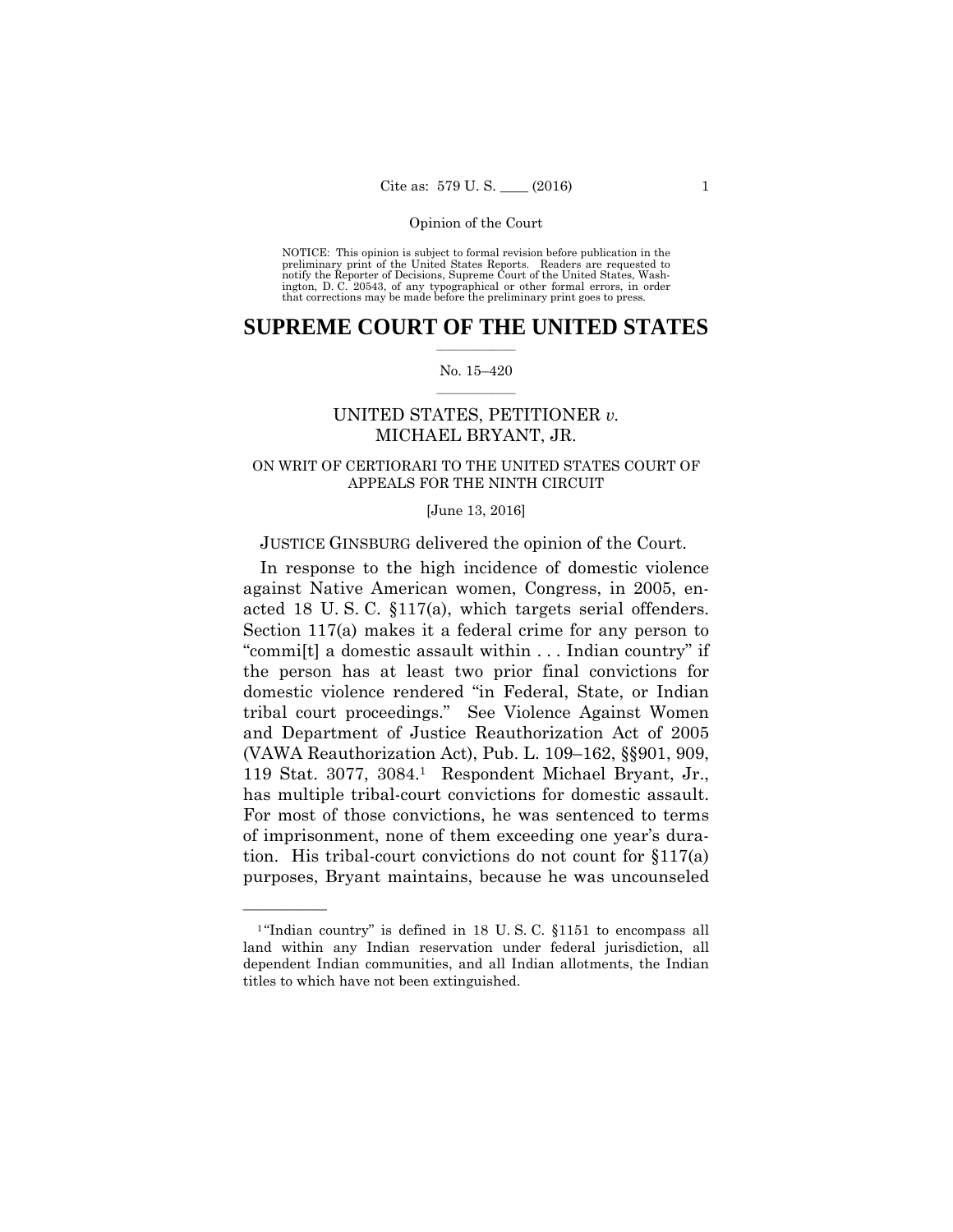in those proceedings.

The Sixth Amendment guarantees indigent defendants, in state and federal criminal proceedings, appointed counsel in any case in which a term of imprisonment is imposed. *Scott* v. *Illinois*, 440 U. S. 367, 373–374 (1979). But the Sixth Amendment does not apply to tribal-court proceedings. See *Plains Commerce Bank* v. *Long Family Land & Cattle Co.*, 554 U. S. 316, 337 (2008). The Indian Civil Rights Act of 1968 (ICRA), Pub. L. 90–284, 82 Stat. 77, 25 U. S. C. §1301 *et seq.*, which governs criminal proceedings in tribal courts, requires appointed counsel only when a sentence of more than one year's imprisonment is imposed. §1302(c)(2). Bryant's tribal-court convictions, it is undisputed, were valid when entered. This case presents the question whether those convictions, though uncounseled, rank as predicate offenses within the compass of §117(a). Our answer is yes. Bryant's tribal-court convictions did not violate the Sixth Amendment when obtained, and they retain their validity when invoked in a §117(a) prosecution. That proceeding generates no Sixth Amendment defect where none previously existed.

I

A

 ViolencePrevention/pdf/NISVS\_report2010-a.pdf (all Internet "[C]ompared to all other groups in the United States," Native American women "experience the highest rates of domestic violence." 151 Cong. Rec. 9061 (2005) (remarks of Sen. McCain). According to the Centers for Disease Control and Prevention, as many as 46% of American Indian and Alaska Native women have been victims of physical violence by an intimate partner. Centers for Disease Control and Prevention, National Center for Injury Prevention and Control, M. Black et al., National Intimate Partner and Sexual Violence Survey 2010 Summary Report 40 (2011) (Table 4.3), online at http://www.cdc.gov/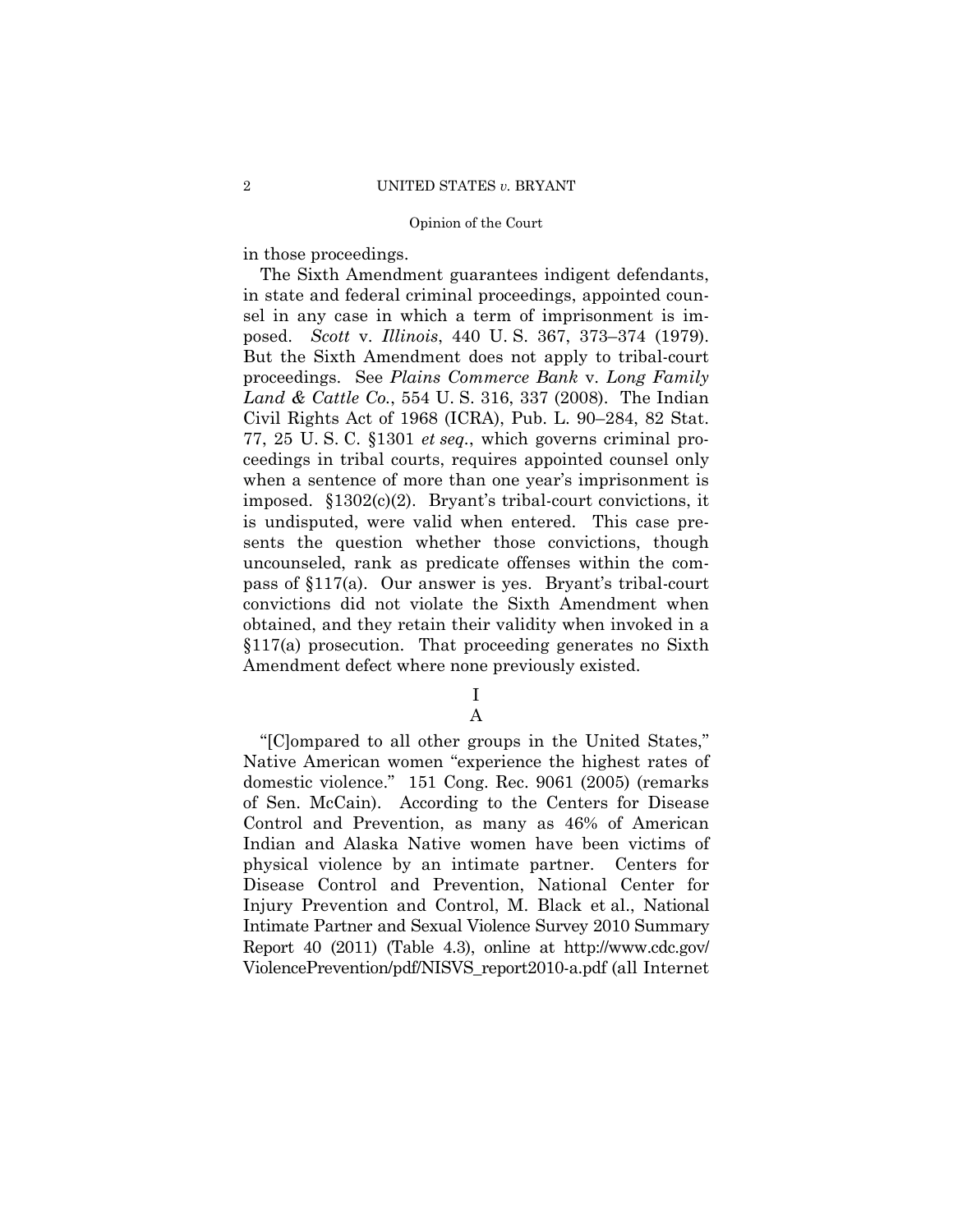battery "at a rate of 23.2 per 1,000, compared with 8 per materials as last visited June 9, 2016). American Indian and Alaska Native women "are 2.5 times more likely to be raped or sexually assaulted than women in the United States in general." Dept. of Justice, Attorney General's Advisory Committee on American Indian and Alaska Native Children Exposed to Violence, Ending Violence So Children Can Thrive 38 (Nov. 2014), online at https:// www.justice.gov /sites /default/files/defendingchildhood/ pages/attachments/2015/03/23/ending\_violence\_so\_children\_ can\_thrive.pdf. American Indian women experience 1,000 among Caucasian women," and they "experience 7 sexual assaults per 1,000, compared with 4 per 1,000 among Black Americans, 3 per 1,000 among Caucasians, 2 per 1,000 among Hispanic women, and 1 per 1,000 among Asian women." VAWA Reauthorization Act, §901, 119 Stat. 3077.

As this Court has noted, domestic abusers exhibit high rates of recidivism, and their violence "often escalates in severity over time." *United States* v. *Castleman*, 572 U. S.  $\frac{1}{2}$ ,  $\frac{1}{2014}$  (slip op., at 2). Nationwide, over 75% of female victims of intimate partner violence have been previously victimized by the same offender, Dept. of Justice, Bureau of Justice Statistics, S. Catalano, Intimate Partner Violence 1993–2010, p. 4 (rev. 2015) (Figure 4), online at http://www.bjs.gov/content/pub/pdf/ipv9310.pdf, often multiple times, Dept. of Justice, National Institute of Justice, P. Tjaden & N. Thoennes, Extent, Nature, and Consequences of Intimate Partner Violence, p. iv (2000), online at https://www.ncjrs.gov/pdffiles1/nij/181867.pdf ("[W]omen who were physically assaulted by an intimate partner averaged 6.9 physical assaults by the same partner."). Incidents of repeating, escalating abuse more than occasionally culminate in a fatal attack. See VAWA Reauthorization Act, §901, 119 Stat. 3077–3078 ("[D]uring the period 1979 through 1992, homicide was the third leading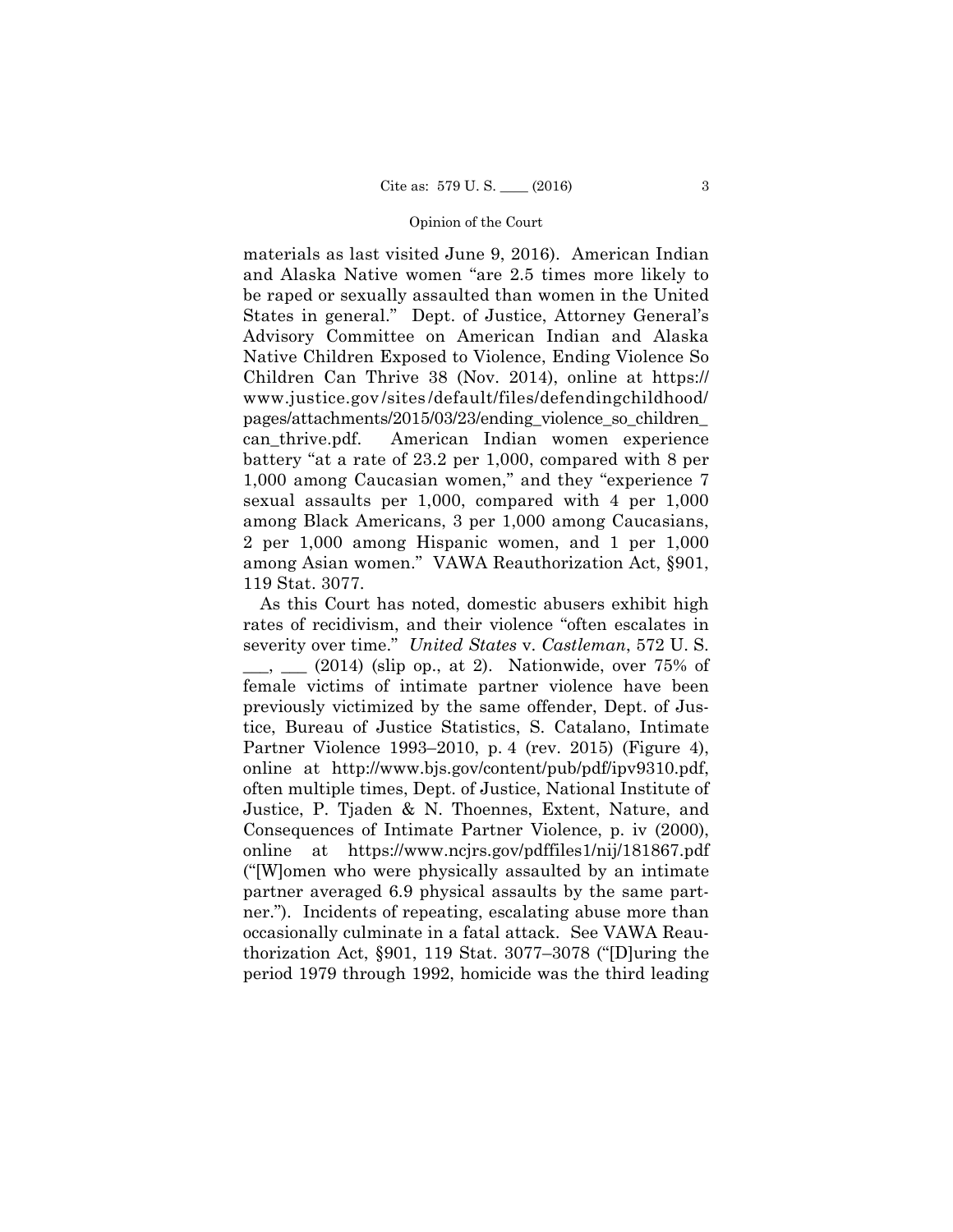cause of death of Indian females aged 15 to 34, and 75 percent were killed by family members or acquaintances.").

2280 (codified at 25 U.S.C.  $$1302(a)(7)(C), (c).$ <sup>3</sup> To date, The "complex patchwork of federal, state, and tribal law" governing Indian country, *Duro* v. *Reina*, 495 U. S. 676, 680, n. 1 (1990), has made it difficult to stem the tide of domestic violence experienced by Native American women. Although tribal courts may enforce the tribe's criminal laws against Indian defendants, Congress has curbed tribal courts' sentencing authority. At the time of §117(a)'s passage, ICRA limited sentences in tribal court to a maximum of one year's imprisonment. 25 U. S. C.  $$1302(a)(7)$  (2006 ed.).<sup>2</sup> Congress has since expanded tribal courts' sentencing authority, allowing them to impose up to three years' imprisonment, contingent on adoption of additional procedural safeguards. 124 Stat. 2279– however, few tribes have employed this enhanced sentencing authority. See Tribal Law and Policy Inst., Implementation Chart: VAWA Enhanced Jurisdiction and TLOA Enhanced Sentencing, online at http://www.tribal-institute.org/ download/VAWA/VAWAImplementationChart.pdf.4

<sup>2</sup>Until 1986, ICRA permitted sentences of imprisonment up to only six months. See 100 Stat. 3207–146.<br><sup>3</sup>Among the additional safeguards attending longer sentences is the

unqualified right of an indigent defendant to appointed counsel. 25 U. S. C. §1302(c)(1), (2).

 Women Reauthorization Act of 2013, Congress amended ICRA to author- U. S. C. §1304). Tribal courts' exercise of this jurisdiction requires 4Tribal governments generally lack criminal jurisdiction over non-Indians who commit crimes in Indian country. See *Oliphant* v. *Suquamish Tribe*, 435 U. S. 191, 195 (1978). In the Violence Against ize tribal courts to "exercise special domestic violence criminal jurisdiction" over certain domestic violence offenses committed by a non-Indian against an Indian. Pub. L. 113–4, §904, 127 Stat. 120–122 (codified at 25 procedural safeguards similar to those required for imposing on Indian defendants sentences in excess of one year, including the unqualified right of an indigent defendant to appointed counsel. See §1304(d). We express no view on the validity of those provisions.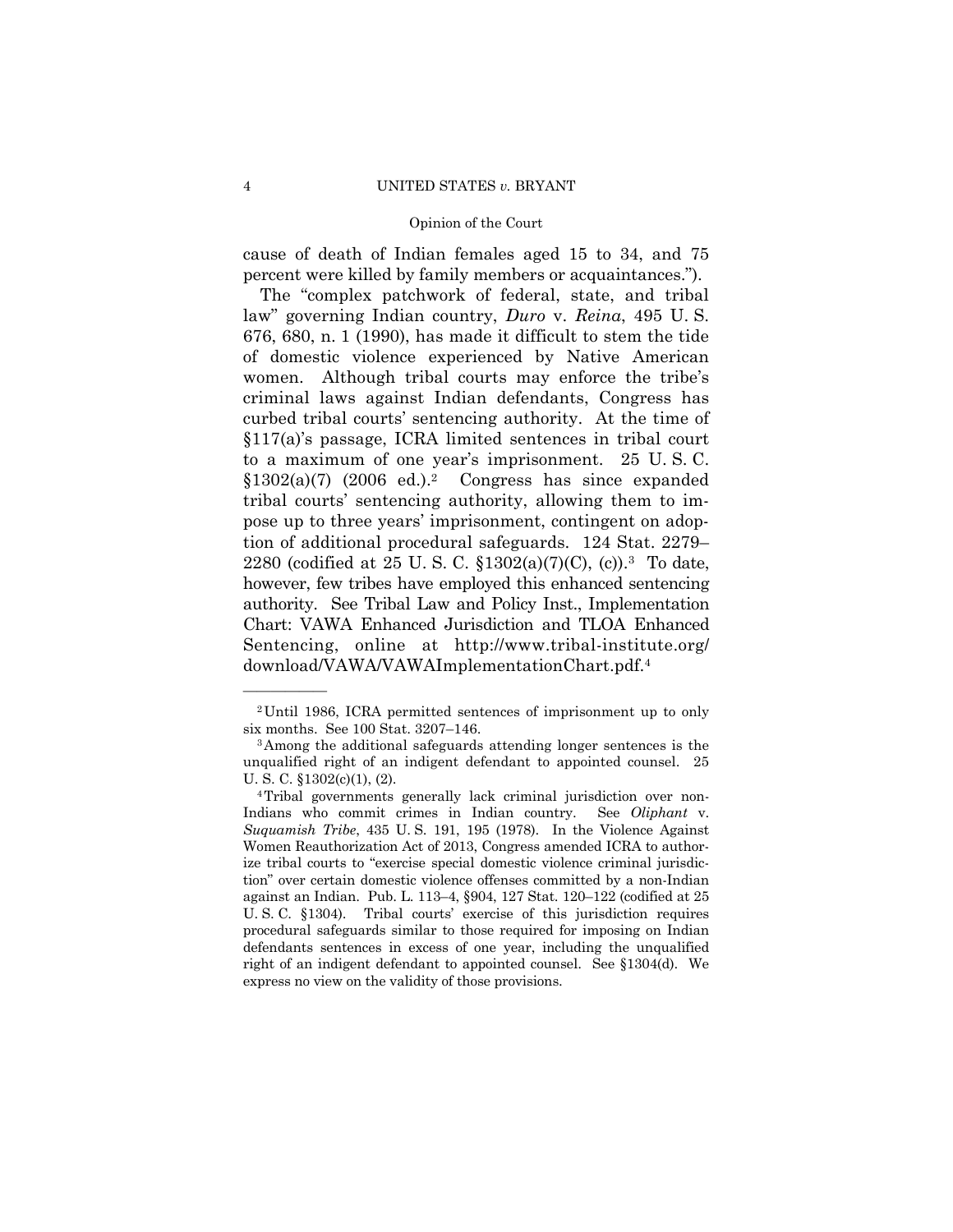States are unable or unwilling to fill the enforcement gap. Most States lack jurisdiction over crimes committed in Indian country against Indian victims. See *United States* v. *John*, 437 U. S. 634, 651 (1978). In 1953, Congress increased the potential for state action by giving six States "jurisdiction over specified areas of Indian country within the States and provides and  $[word]$  for the [voluntary] assumption of jurisdiction by other States." *California* v. *Cabazon Band of Mission Indians*, 480 U. S. 202, 207 (1987) (footnote omitted). See Act of Aug. 15, 1953, Pub. L. 280, 67 Stat. 588 (codified, as amended, at 18 U. S. C. §1162 and 25 U. S. C. §§1321–1328, 1360). States so empowered may apply their own criminal laws to "offenses committed by or against Indians within all Indian country within the State." *Cabazon Band of Mission Indians*, 480 U. S., at 207; see 18 U. S. C. §1162(a). Even when capable of exercising jurisdiction, however, States have not devoted their limited criminal justice resources to crimes committed in Indian country. Jimenez & Song, Concurrent Tribal and State Jurisdiction Under Public Law 280, 47 Am. U. L. Rev. 1627, 1636–1637 (1998); Tribal Law and Policy Inst., S. Deer, C. Goldberg, H. Valdez Singleton, & M. White Eagle, Final Report: Focus Group on Public Law 280 and the Sexual Assault of Native Women 7–8 (2007), online at http://www.tribal-institute.org/download/Final %20280%20FG%20Report.pdf.

That leaves the Federal Government. Although federal law generally governs in Indian country, Congress has long excluded from federal-court jurisdiction crimes committed by an Indian against another Indian. 18 U. S. C. §1152; see *Ex parte Crow Dog*, 109 U. S. 556, 572 (1883) (requiring "a clear expression of the intention of Congress" to confer federal jurisdiction over crimes committed by an Indian against another Indian). In the Major Crimes Act, Congress authorized federal jurisdiction over enumerated grave criminal offenses when both perpetrator and victim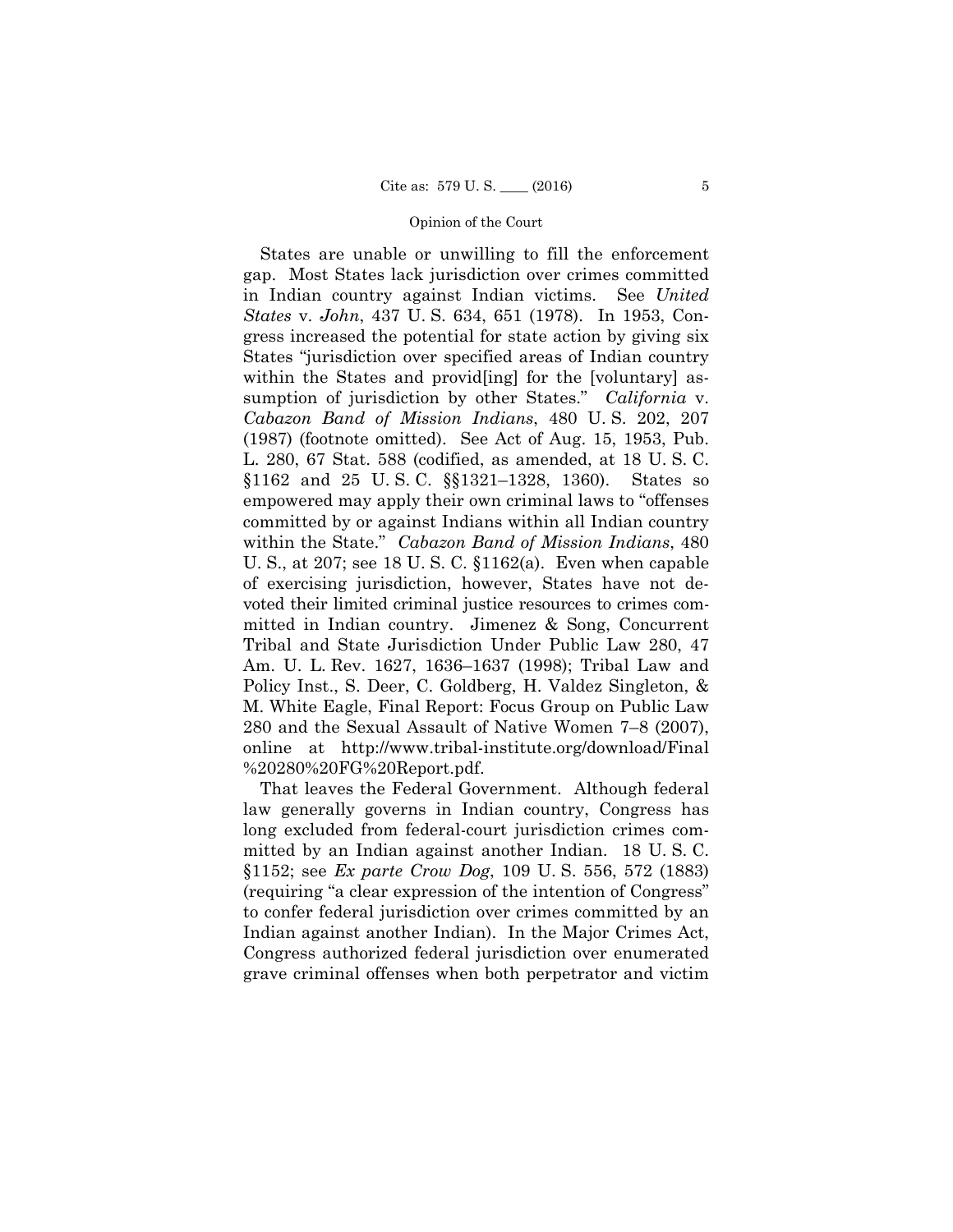faculty."  $$1365(h)(3)$  (incorporated through  $$113(b)(2)$ ).<sup>5</sup> are Indians, including murder, manslaughter, and felony assault. §1153. At the time of §117(a)'s enactment, felony assault subject to federal prosecution required "serious bodily injury," §113(a)(6) (2006 ed.), meaning "a substantial risk of death," "extreme physical pain," "protracted and obvious disfigurement," or "protracted loss or impairment of the function of a bodily member, organ, or mental In short, when §117(a) was before Congress, Indian perpetrators of domestic violence "escape[d] felony charges until they seriously injure[d] or kill[ed] someone." 151 Cong. Rec. 9062 (2005) (remarks of Sen. McCain).

As a result of the limitations on tribal, state, and federal jurisdiction in Indian country, serial domestic violence offenders, prior to the enactment of §117(a), faced at most a year's imprisonment per offense—a sentence insufficient to deter repeated and escalating abuse. To ratchet up the punishment of serial offenders, Congress created the federal felony offense of domestic assault in Indian country by a habitual offender. §117(a) (2012 ed.); see No. 12– 30177 (CA9, July 6, 2015), App. to Pet. for Cert. 41a (Owens, J., dissenting from denial of rehearing en banc) ("Tailored to the unique problems ... that American Indian and Alaska Native Tribes face, §117(a) provides felonylevel punishment for serial domestic violence offenders, and it represents the first true effort to remove these recidivists from the communities that they repeatedly

<sup>5</sup>Congress has since expanded the definition of felony assault to include "[a]ssault resulting in substantial bodily injury to a spouse[,] . . . intimate partner, [or] dating partner" and "[a]ssault of a spouse, intimate partner, or dating partner by strangling, suffocating, or attempting to strangle or suffocate." Violence Against Women Reauthorization Act of 2013, §906, 127 Stat. 124 (codified at 18 U. S. C.  $$113(a)(7), (8)$ . The "substantial bodily injury" requirement remains difficult to satisfy, as it requires "a temporary but substantial disfigurement" or "a temporary but substantial loss or impairment of the function of any bodily member, organ, or mental faculty." §113(b)(1).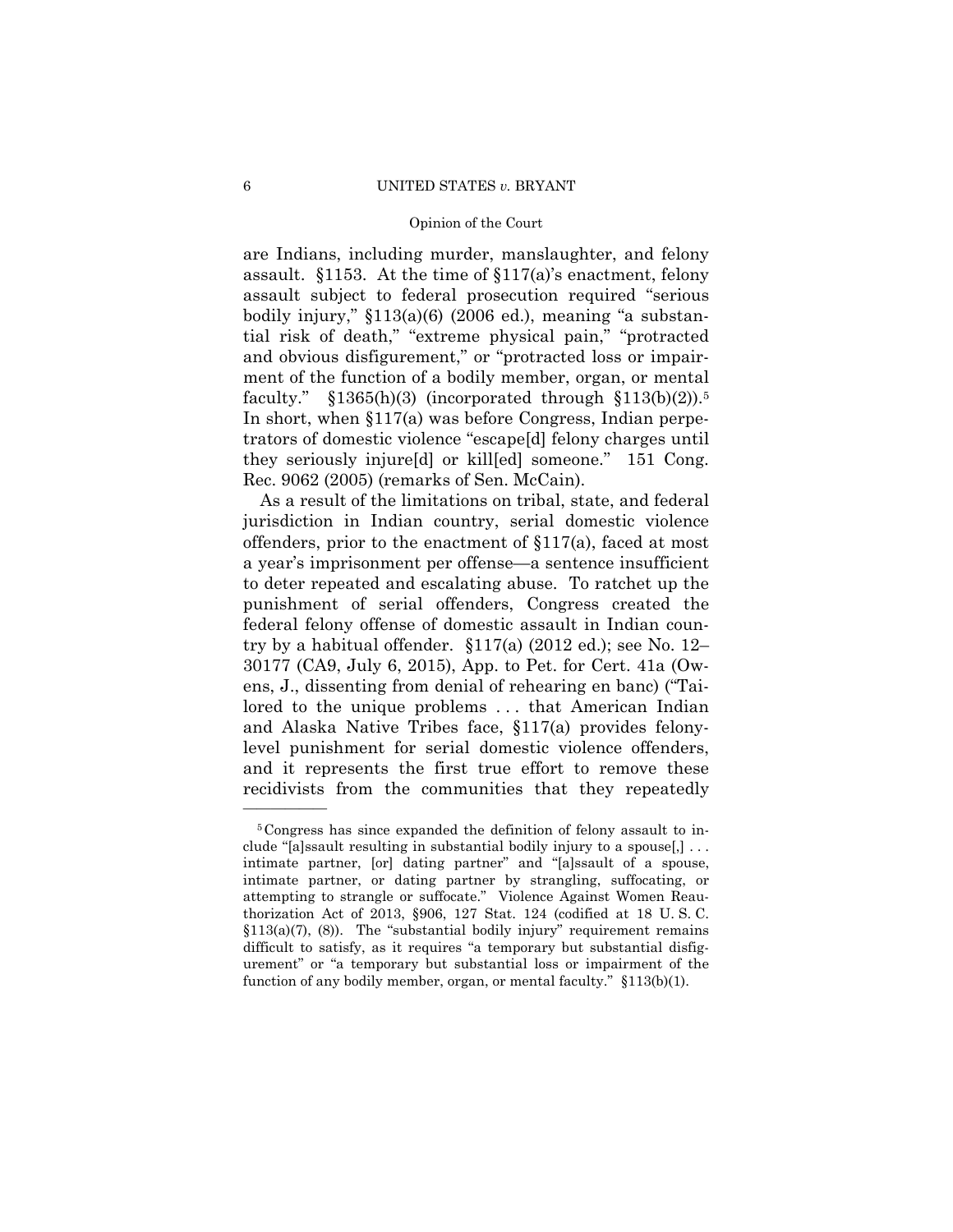terrorize."). The section provides in pertinent part:

"Any person who commits a domestic assault within . . . Indian country and who has a final conviction on at least 2 separate prior occasions in Federal, State, or Indian tribal court proceedings for offenses that would be, if subject to Federal jurisdiction any assault, sexual abuse, or serious violent felony against a spouse or intimate partner . . . shall be fined . . . , imprisoned for a term of not more than 5 years, or both . . . ."  $$117(a)(1).6$ 

Having two prior convictions for domestic violence crimes—including tribal-court convictions—is thus a predicate of the new offense.

B

This case requires us to determine whether  $$117(a)$s$ inclusion of tribal-court convictions is compatible with the Sixth Amendment's right to counsel. The Sixth Amendment to the U. S. Constitution guarantees a criminal defendant in state or federal court "the Assistance of Counsel for his defence." See *Gideon* v. *Wainwright*, 372 U. S. 335, 339 (1963). This right, we have held, requires appointment of counsel for indigent defendants whenever a sentence of imprisonment is imposed. *Argersinger* v. *Hamlin*, 407 U. S. 25, 37 (1972). But an indigent defendant has no constitutional right to appointed counsel if his conviction results in a fine or other noncustodial punishment. *Scott*, 440 U. S., at 373–374.

"As separate sovereigns pre-existing the Constitution, tribes have historically been regarded as unconstrained by

 $6$ Section 117(a) has since been amended to include as qualifying predicate offenses, in addition to intimate-partner crimes, "assault, sexual abuse, [and] serious violent felony" offenses committed "against a child of or in the care of the person committing the domestic assault." 18 U. S. C. §117(a) (Supp. II 2014).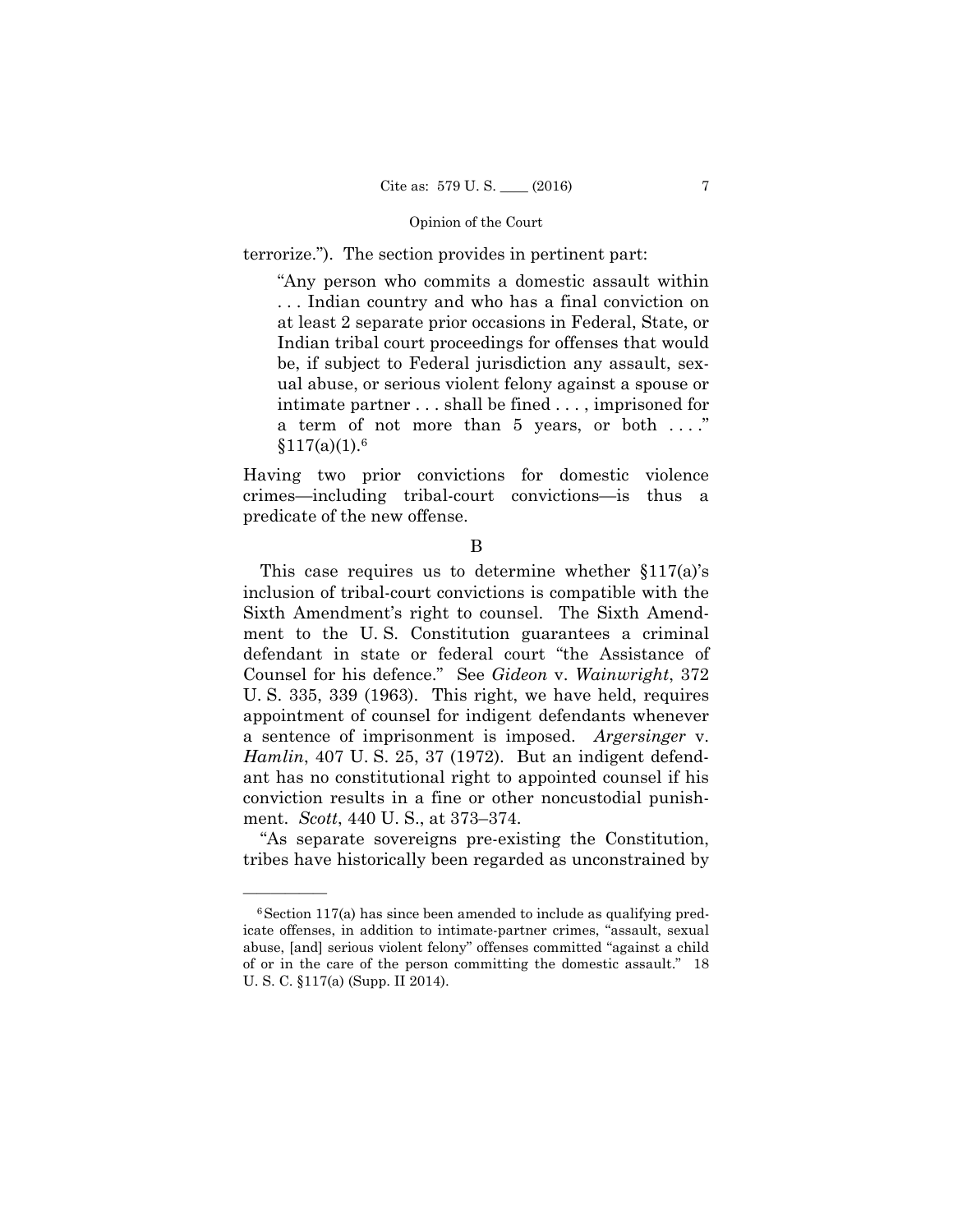those constitutional provisions framed specifically as limitations on federal or state authority." *Santa Clara Pueblo* v. *Martinez*, 436 U. S. 49, 56 (1978). The Bill of Rights, including the Sixth Amendment right to counsel, therefore, does not apply in tribal-court proceedings. See *Plains Commerce Bank*, 554 U. S., at 337.

In ICRA, however, Congress accorded a range of procedural safeguards to tribal-court defendants "similar, but not identical, to those contained in the Bill of Rights and the Fourteenth Amendment." *Martinez*, 436 U. S., at 57; see *id.,* at 62–63 (ICRA "modified the safeguards of the Bill of Rights to fit the unique political, cultural, and economic needs of tribal governments"). In addition to other enumerated protections, ICRA guarantees "due process of law," 25 U. S. C. §1302(a)(8), and allows tribalcourt defendants to seek habeas corpus review in federal court to test the legality of their imprisonment, §1303.

The right to counsel under ICRA is not coextensive with the Sixth Amendment right. If a tribal court imposes a sentence in excess of one year, ICRA requires the court to accord the defendant "the right to effective assistance of counsel at least equal to that guaranteed by the United States Constitution," including appointment of counsel for an indigent defendant at the tribe's expense. §1302(c)(1), (2). If the sentence imposed is no greater than one year, however, the tribal court must allow a defendant only the opportunity to obtain counsel "at his own expense." §1302(a)(6). In tribal court, therefore, unlike in federal or state court, a sentence of imprisonment up to one year may be imposed without according indigent defendants the right to appointed counsel.

The question here presented: Is it permissible to use uncounseled tribal-court convictions—obtained in full compliance with ICRA—to establish the prior-crimes predicate of  $$117(a)$ ? It is undisputed that a conviction obtained in violation of a defendant's Sixth Amendment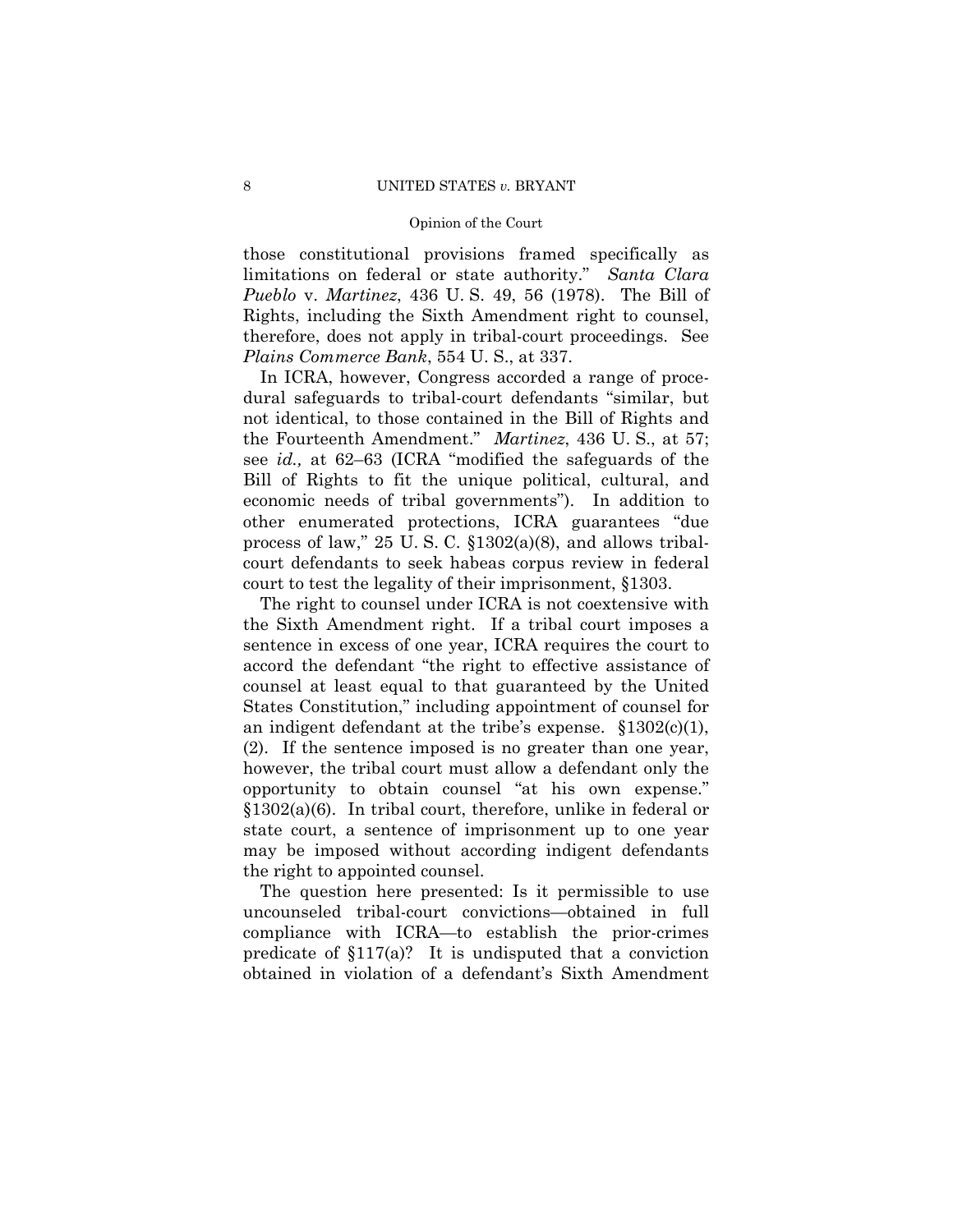right to counsel cannot be used in a subsequent proceeding "either to support guilt or enhance punishment for another offense." *Burgett* v. *Texas*, 389 U. S. 109, 115 (1967). In *Burgett*, we held that an uncounseled felony conviction obtained in state court in violation of the right to counsel could not be used in a subsequent proceeding to prove the prior-felony element of a recidivist statute. To permit such use of a constitutionally infirm conviction, we explained, would cause "the accused in effect [to] suffe[r] anew from the [prior] deprivation of [his] Sixth Amendment right." *Ibid*.; see *United States* v. *Tucker*, 404 U. S. 443, 448 (1972) (invalid, uncounseled prior convictions could not be relied upon at sentencing to impose a longer term of imprisonment for a subsequent conviction); cf. *Loper* v. *Beto*, 405 U. S. 473, 483–484 (1972) (plurality opinion) ("use of convictions constitutionally invalid under *Gideon* v. *Wainwright* to impeach a defendant's credibility deprives him of due process of law" because the prior convictions "lac[k] reliability").

In *Nichols* v. *United States*, 511 U. S. 738 (1994), we stated an important limitation on the principle recognized in *Burgett*. In the case under review, Nichols pleaded guilty to a federal felony drug offense. 511 U. S., at 740. Several years earlier, unrepresented by counsel, he had been convicted of driving under the influence (DUI), a state-law misdemeanor, and fined \$250 but not imprisoned. *Ibid*. Nichols' DUI conviction, under the thenmandatory Sentencing Guidelines, effectively elevated by about two years the sentencing range for Nichols' federal drug offense. *Ibid.* We rejected Nichols' contention that, as his later sentence for the federal drug offense involved imprisonment, use of his uncounseled DUI conviction to elevate that sentence violated the Sixth Amendment. *Id.,*  at 746–747. "[C]onsistent with the Sixth and Fourteenth Amendments of the Constitution," we held, "an uncounseled misdemeanor conviction, valid under *Scott* because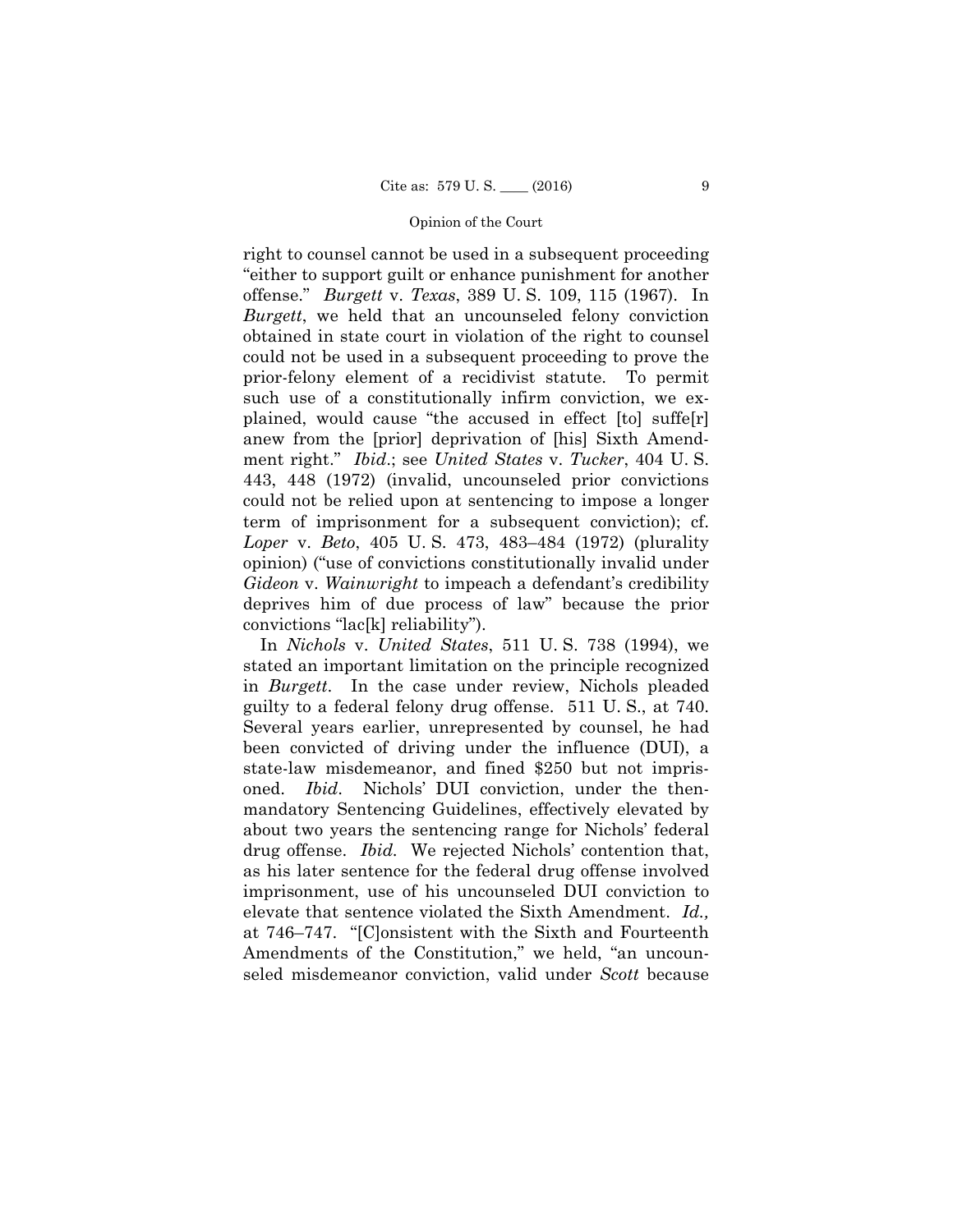no prison term was imposed, is also valid when used to enhance punishment at a subsequent conviction." *Id.,* at 748–749.

 $\mathcal{C}$ 

Respondent Bryant's conduct is illustrative of the domestic violence problem existing in Indian country. During the period relevant to this case, Bryant, an enrolled member of the Northern Cheyenne Tribe, lived on that Tribe's reservation in Montana. He has a record of over 100 tribal-court convictions, including several misdemeanor convictions for domestic assault. Specifically, between 1997 and 2007, Bryant pleaded guilty on at least five occasions in Northern Cheyenne Tribal Court to committing domestic abuse in violation of the Northern Cheyenne Tribal Code. On one occasion, Bryant hit his live-in girlfriend on the head with a beer bottle and attempted to strangle her. On another, Bryant beat a different girlfriend, kneeing her in the face, breaking her nose, and leaving her bruised and bloodied.

For most of Bryant's repeated brutal acts of domestic violence, the Tribal Court sentenced him to terms of imprisonment, never exceeding one year. When convicted of these offenses, Bryant was indigent and was not appointed counsel. Because of his short prison terms, Bryant acknowledges, the prior tribal-court proceedings complied with ICRA, and his convictions were therefore valid when entered. Bryant has never challenged his tribal-court convictions in federal court under ICRA's habeas corpus provision.

In 2011, Bryant was arrested yet again for assaulting women. In February of that year, Bryant attacked his then girlfriend, dragging her off the bed, pulling her hair, and repeatedly punching and kicking her. During an interview with law enforcement officers, Bryant admitted that he had physically assaulted this woman five or six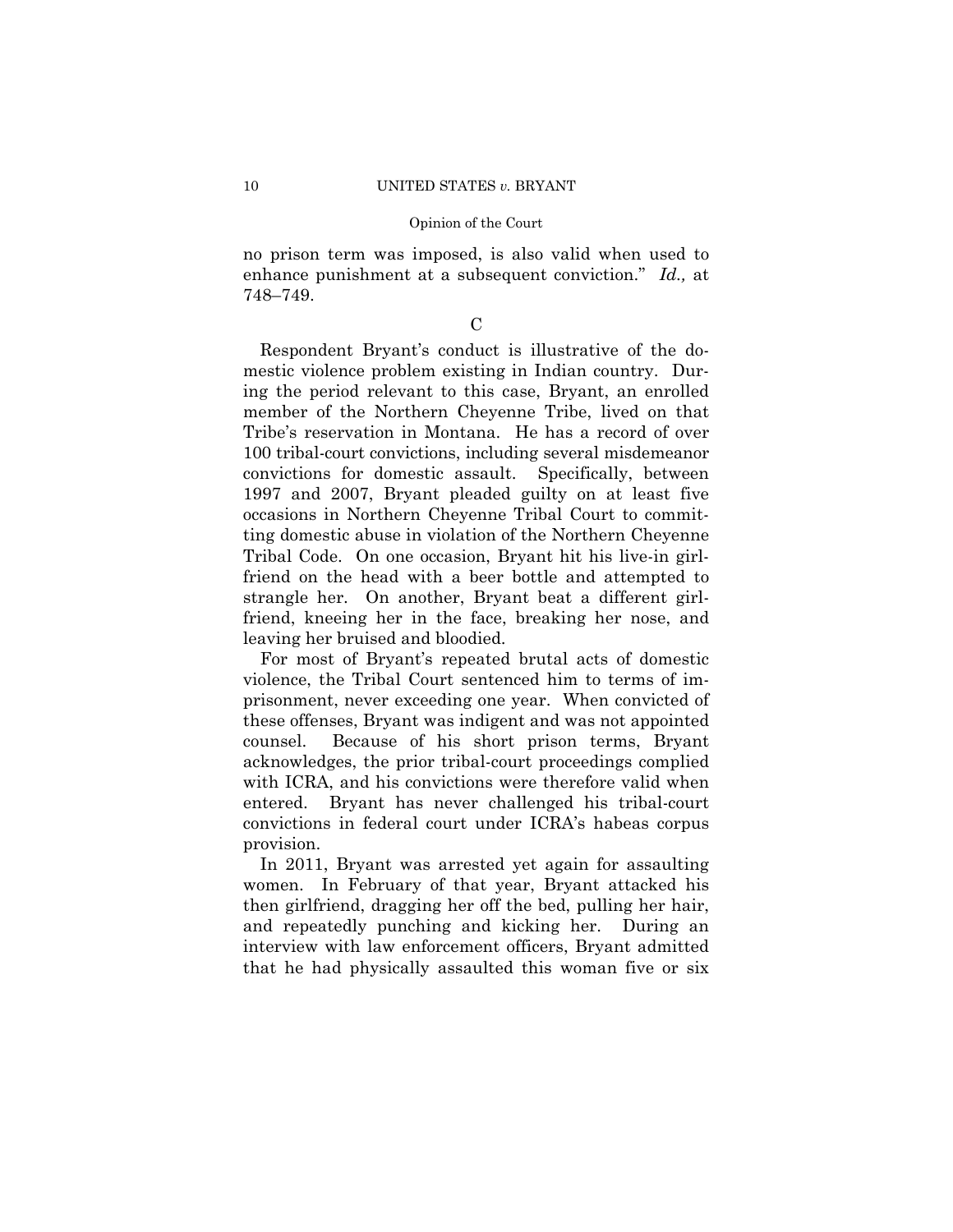times. Three months later, he assaulted another woman with whom he was then living, waking her by yelling that he could not find his truck keys and then choking her until she almost lost consciousness. Bryant later stated that he had assaulted this victim on three separate occasions during the two months they dated.

Based on the 2011 assaults, a federal grand jury in Montana indicted Bryant on two counts of domestic assault by a habitual offender, in violation of §117(a). Bryant was represented in federal court by appointed counsel. Contending that the Sixth Amendment precluded use of his prior, uncounseled, tribal-court misdemeanor convictions to satisfy §117(a)'s predicate-offense element, Bryant moved to dismiss the indictment. The District Court denied the motion, App. to Pet. for Cert. 32a, and Bryant entered a conditional guilty plea, reserving the right to appeal that decision. Bryant was sentenced to concurrent terms of 46 months' imprisonment on each count, to be followed by three years of supervised release.

The Court of Appeals for the Ninth Circuit reversed the conviction and directed dismissal of the indictment. 769 F. 3d 671 (2014). Bryant's tribal-court convictions were not themselves constitutionally infirm, the Ninth Circuit comprehended, because "the Sixth Amendment right to appointed counsel does not apply in tribal court proceedings." *Id.,* at 675. But, the court continued, had the convictions been obtained in state or federal court, they would have violated the Sixth Amendment because Bryant had received sentences of imprisonment although he lacked the aid of appointed counsel. Adhering to its prior decision in *United States* v. *Ant*, 882 F. 2d 1389 (CA9 1989),7

<sup>7</sup> In *United States* v. *Ant*, 882 F. 2d 1389 (1989), the Ninth Circuit proscribed the use of an uncounseled tribal-court guilty plea as evidence of guilt in a subsequent federal prosecution arising out of the same incident. Use of the plea was impermissible, the Court of Appeals reasoned, "because the tribal court guilty plea was made under circum-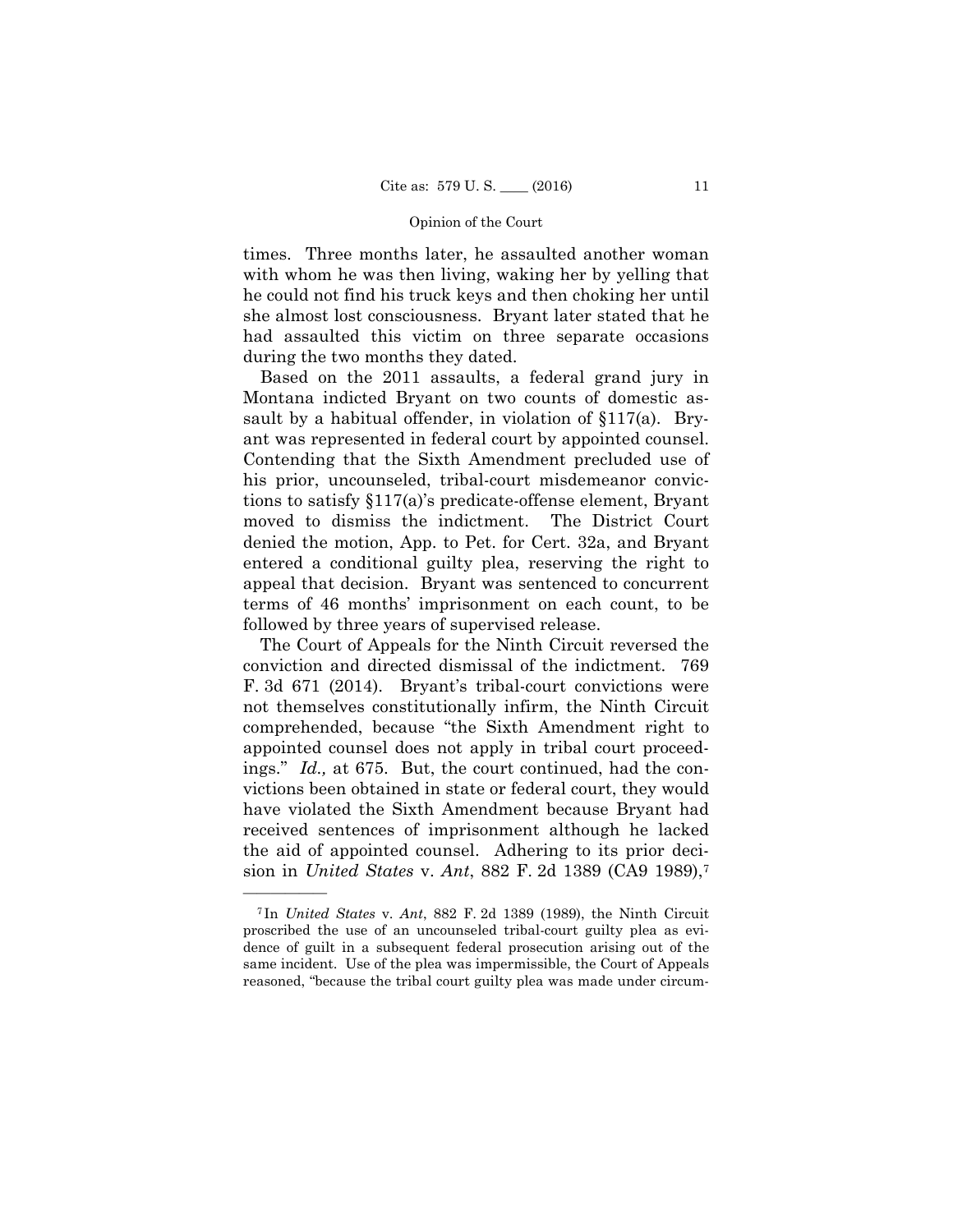the Court of Appeals held that, subject to narrow exceptions not relevant here, "tribal court convictions may be used in subsequent [federal] prosecutions only if the tribal court guarantees a right to counsel that is, at minimum, coextensive with the Sixth Amendment right." 769 F. 3d, at 677. Rejecting the Government's argument that our decision in *Nichols* required the opposite result, the Ninth Circuit concluded that *Nichols* applies only when the prior conviction *did* comport with the Sixth Amendment, *i.e.,*  when no sentence of imprisonment was imposed for the prior conviction. 769 F. 3d, at 677–678.

Judge Watford concurred, agreeing that *Ant* controlled the outcome of this case, but urging reexamination of *Ant*  in light of *Nichols*. 769 F. 3d, at 679. This Court's decision in *Nichols*, Judge Watford wrote, "undermines the notion that uncounseled convictions are, as a categorical matter, too unreliable to be used as a basis for imposing a prison sentence in a subsequent case." 769 F. 3d, at 679*.* The Court of Appeals declined to rehear the case en banc over vigorous dissents by Judges Owens and O'Scannlain.

In disallowing the use of an uncounseled tribal-court conviction to establish a prior domestic violence conviction within §117(a)'s compass, the Ninth Circuit created a Circuit split. The Eighth and Tenth Circuits have both held that tribal-court "convictions, valid at their inception, and not alleged to be otherwise unreliable, may be used to prove the elements of §117." *United States* v. *Cavanaugh*, 643 F. 3d 592, 594 (CA8 2011); see *United States* v. *Shavanaux*, 647 F. 3d 993, 1000 (CA10 2011). To resolve this disagreement, we granted certiorari, 577 U.S.  $\_\_$  (2016), and now reverse.

stances which would have violated the United States Constitution were it applicable to tribal proceedings." *Id.,* at 1390.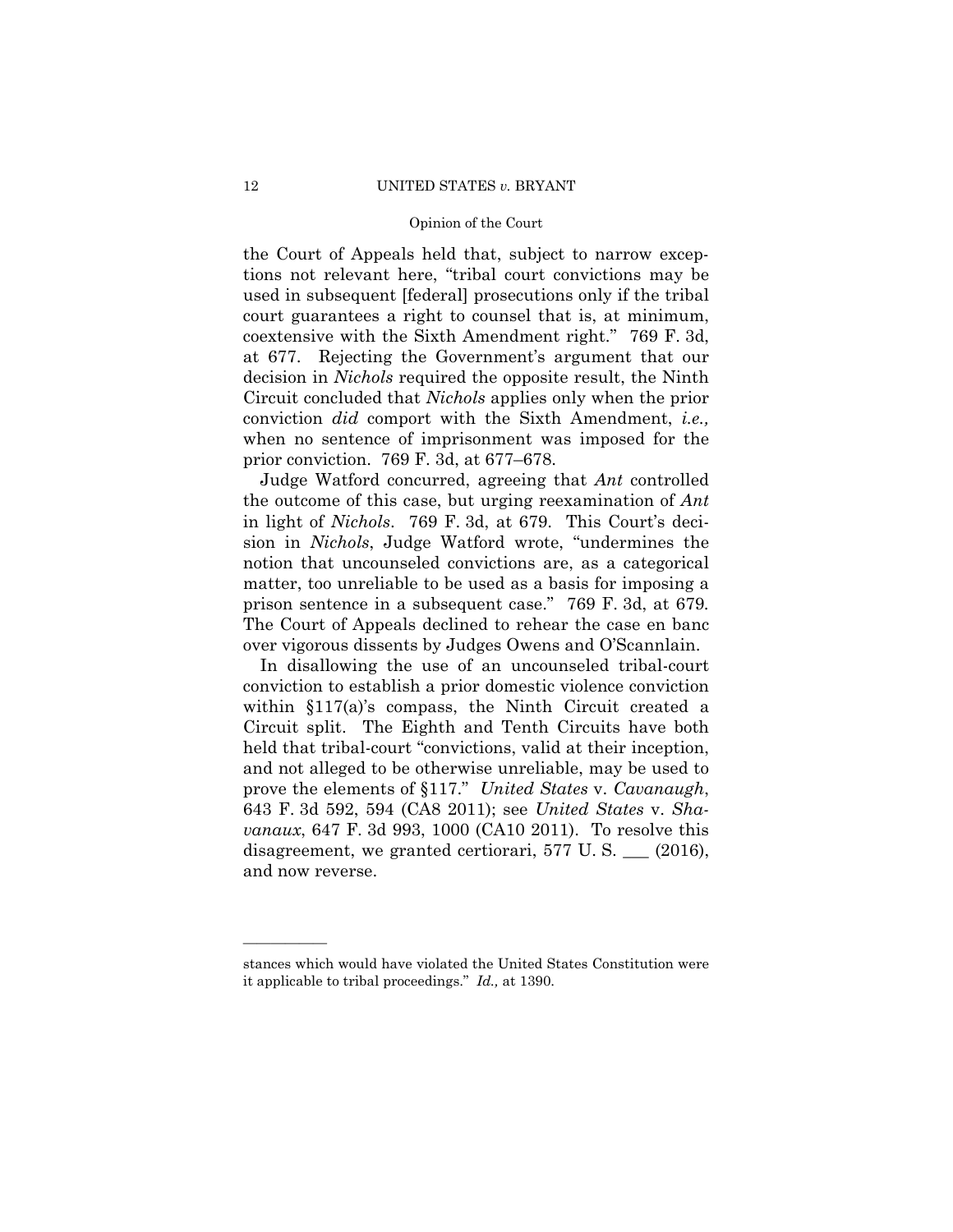### II

Bryant's tribal-court convictions, he recognizes, infringed no constitutional right because the Sixth Amendment does not apply to tribal-court proceedings. Brief for Respondent 5. Those prior convictions complied with ICRA, he concedes, and therefore were valid when entered. But, had his convictions occurred in state or federal court, Bryant observes, *Argersinger* and *Scott* would have rendered them invalid because he was sentenced to incarceration without representation by court-appointed counsel. Essentially, Bryant urges us to treat tribal-court convictions, for §117(a) purposes, as though they had been entered by a federal or state court. We next explain why we decline to do so.

As earlier recounted, we held in *Nichols* that "an uncounseled misdemeanor conviction, valid under *Scott*  because no prison term was imposed, is also valid when used to enhance punishment at a subsequent conviction." 511 U. S., at 748–749*.* "Enhancement statutes," we reasoned, "do not change the penalty imposed for the earlier conviction"; rather, repeat-offender laws "penaliz[e] only the last offense committed by the defendant." *Id.*, at 747; see *United States* v. *Rodriquez*, 553 U. S. 377, 386 (2008) ("When a defendant is given a higher sentence under a recidivism statute . . . 100% of the punishment is for the offense of conviction. None is for the prior convictions or the defendant's 'status as a recidivist.'"). *Nichols* thus instructs that convictions valid when entered—that is, those that, when rendered, did not violate the Constitution—retain that status when invoked in a subsequent proceeding.

*Nichols*' reasoning steers the result here. Bryant's 46 month sentence for violating §117(a) punishes his most recent acts of domestic assault, not his prior crimes prosecuted in tribal court. Bryant was denied no right to counsel in tribal court, and his Sixth Amendment right was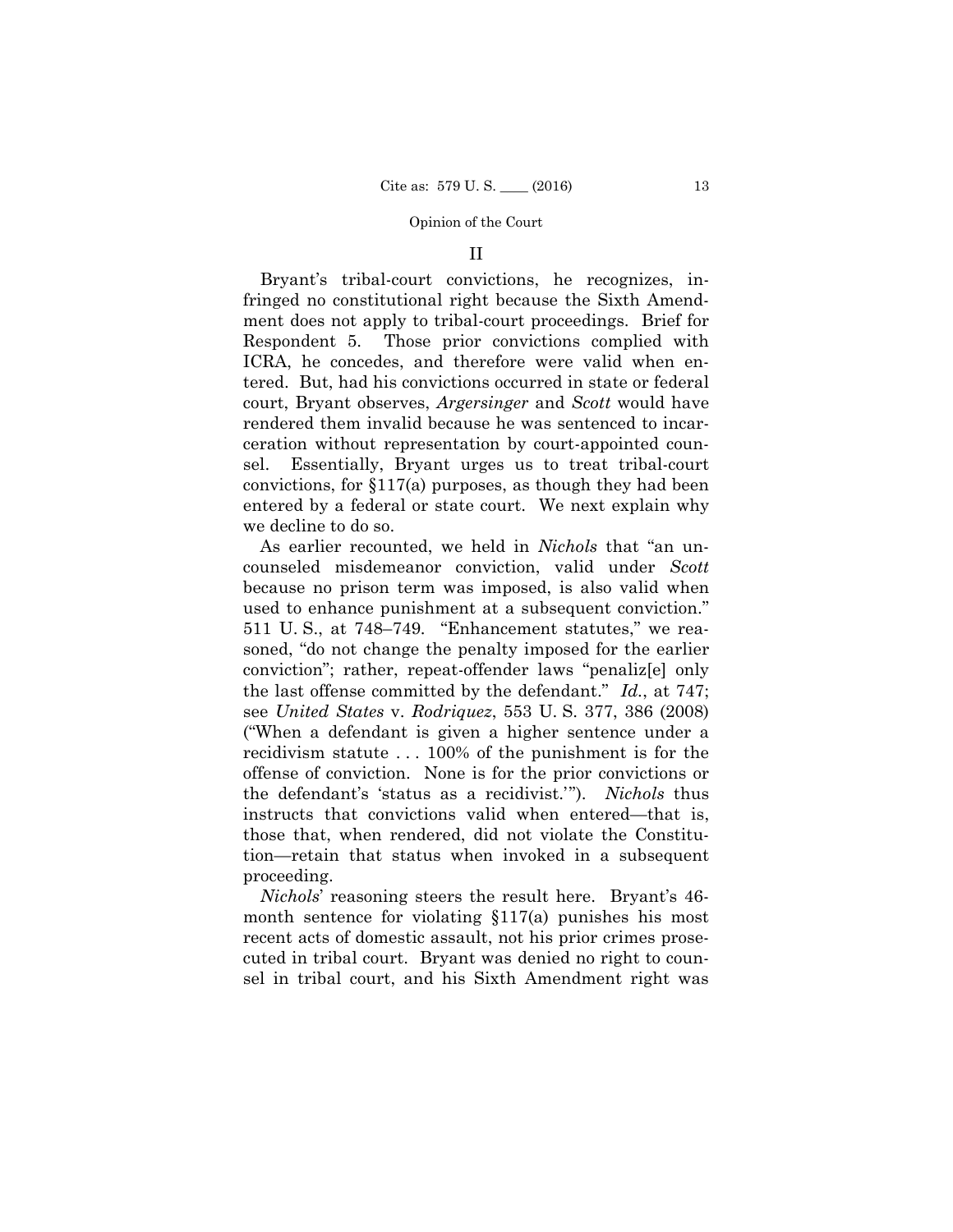honored in federal court, when he was "adjudicated guilty of the felony offense for which he was imprisoned." *Alabama* v. *Shelton*, 535 U. S. 654, 664 (2002). It would be "odd to say that a conviction untainted by a violation of the Sixth Amendment triggers a violation of that same amendment when it's used in a subsequent case where the defendant's right to appointed counsel is fully respected." 769 F. 3d, at 679 (Watford, J., concurring).8

Bryant acknowledges that had he been punished only by fines in his tribal-court proceedings, *Nichols* would have allowed reliance on his uncounseled convictions to satisfy §117(a)'s prior-crimes predicate. Brief for Respondent 50. We see no cause to distinguish for §117(a) purposes between valid but uncounseled convictions resulting in a fine and valid but uncounseled convictions resulting in imprisonment not exceeding one year. "Both Nichols's and Bryant's uncounseled convictions 'comport' with the Sixth Amendment, and for *the same reason*: the Sixth Amendment right to appointed counsel did not apply to either conviction." App. to Pet. for Cert. 50a (O'Scannlain, J., dissenting from denial of rehearing en banc).

In keeping with *Nichols*, we resist creating a "hybrid" category of tribal-court convictions, "good for the punishment actually imposed but not available for sentence

 ble at sentencing, and "recidivist statutes," of which §117(a) is one. 8True, as Bryant points out, we based our decision in *Nichols* v. *United States*, 511 U. S. 738, 747 (1994), in part on the "less exacting" nature of sentencing, compared with the heightened burden of proof required for determining guilt. But, in describing the rule we adopted, we said that it encompasses both "criminal history provisions," applica-*Ibid.* Moreover, *Nichols*' two primary rationales—the validity of the prior conviction and the sentence's punishment of "only the last offense"—do not rely on a distinction between guilt adjudication and sentencing. Indeed, it is the validity of the prior conviction that distinguishes *Nichols* from *United States* v. *Tucker*, 404 U. S. 443, 448 (1972), in which we found impermissible the use at sentencing of an *invalid*, uncounseled prior conviction.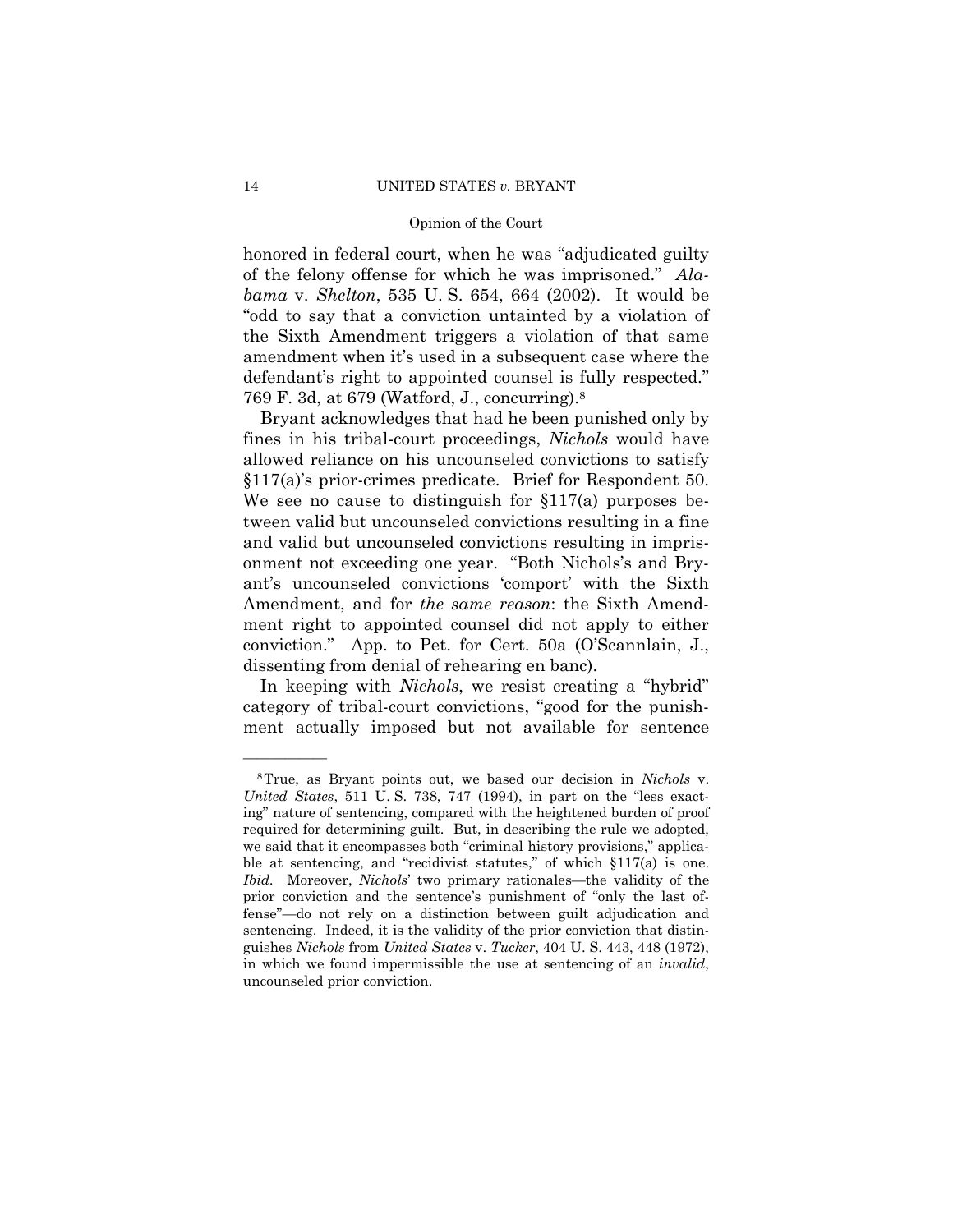enhancement in a later prosecution." 511 U. S., at 744. *Nichols* indicates that use of Bryant's uncounseled tribalcourt convictions in his §117(a) prosecution did not "transform his prior, valid, tribal court convictions into new, invalid, federal ones." App. to Pet. for Cert. 50a (opinion of O'Scannlain, J.).

Our decision in *Burgett*, which prohibited the subsequent use of a conviction obtained in violation of the right to counsel, does not aid Bryant. Reliance on an invalid conviction, *Burgett* reasoned, would cause the accused to "suffe[r] anew from the deprivation of [his] Sixth Amendment right." 389 U. S., at 115. Because a defendant convicted in tribal court suffers no Sixth Amendment violation in the first instance, "[u]se of tribal convictions in a subsequent prosecution cannot violate [the Sixth Amendment] 'anew.'" *Shavanaux*, 647 F. 3d, at 998.

Bryant observes that reliability concerns underlie our right-to-counsel decisions and urges that those concerns remain even if the Sixth Amendment itself does not shelter him. *Scott* and *Nichols*, however, counter the argument that uncounseled misdemeanor convictions are categorically unreliable, either in their own right or for use in a subsequent proceeding. Bryant's recognition that a tribal-court conviction resulting in a fine would qualify as a §117(a) predicate offense, we further note, diminishes the force of his reliability-based argument. There is no reason to suppose that tribal-court proceedings are less reliable when a sentence of a year's imprisonment is imposed than when the punishment is merely a fine. No evidentiary or procedural variation turns on the sanction—fine only or a year in prison—ultimately imposed.

Bryant also invokes the Due Process Clause of the Fifth Amendment in support of his assertion that tribal-court judgments should not be used as predicate offenses. But, as earlier observed, ICRA itself requires tribes to ensure "due process of law," §1302(a)(8), and it accords defend-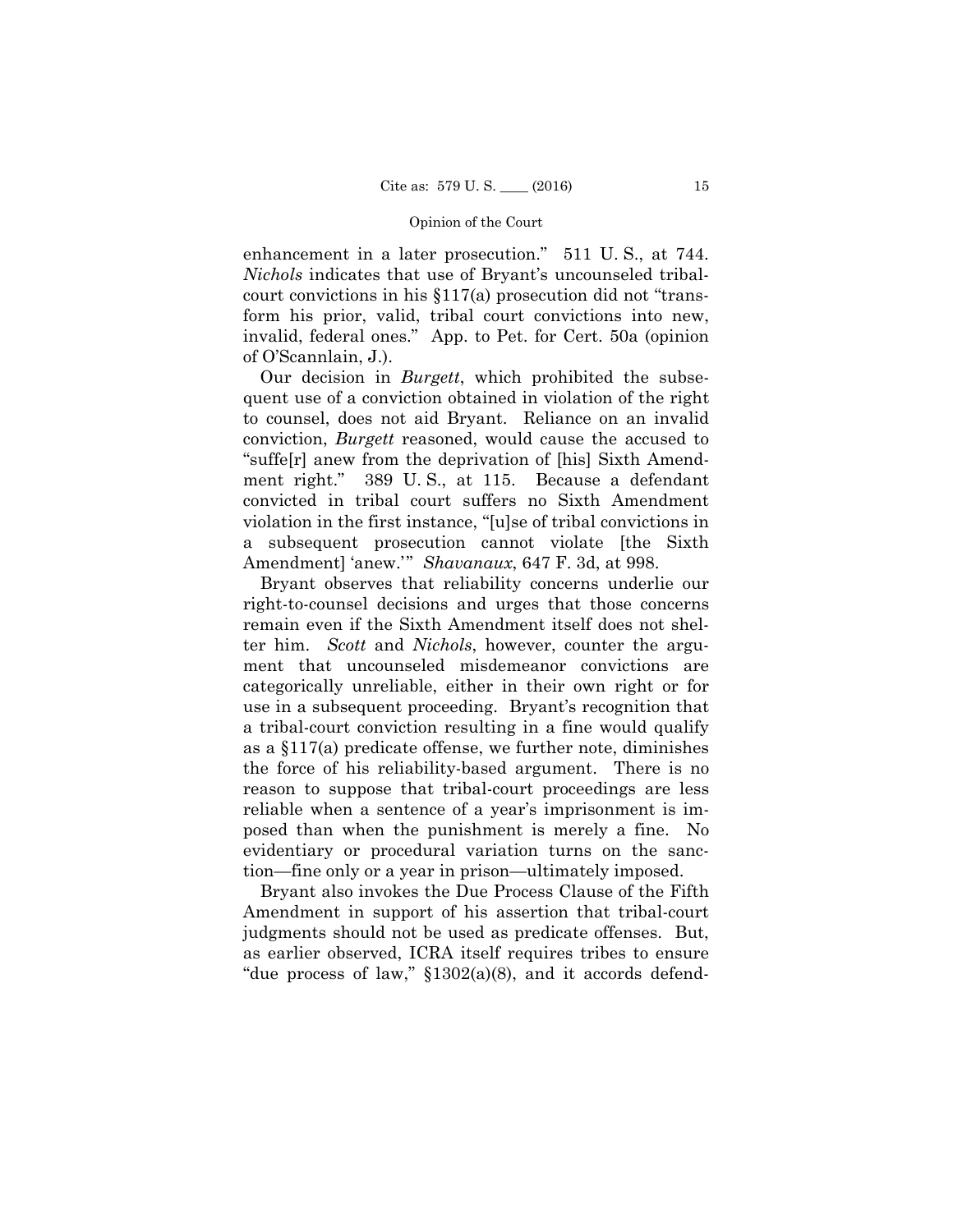#### 16 UNITED STATES *v.* BRYANT

# Opinion of the Court

ants specific procedural safeguards resembling those contained in the Bill of Rights and the Fourteenth Amendment. See *supra,* at 8. Further, ICRA makes habeas review in federal court available to persons incarcerated pursuant to a tribal-court judgment. §1303. By that means, a prisoner may challenge the fundamental fairness of the proceedings in tribal court. Proceedings in compliance with ICRA, Congress determined, and we agree, sufficiently ensure the reliability of tribal-court convictions. Therefore, the use of those convictions in a federal prosecution does not violate a defendant's right to due process. See *Shavanaux*, 647 F. 3d, at 1000; cf. *State*  v. *Spotted Eagle*, 316 Mont. 370, 378–379, 71 P. 3d 1239, 1245–1246 (2003) (principles of comity support recognizing uncounseled tribal-court convictions that complied with ICRA).

\* \* \*

Because Bryant's tribal-court convictions occurred in proceedings that complied with ICRA and were therefore valid when entered, use of those convictions as predicate offenses in a §117(a) prosecution does not violate the Constitution. We accordingly reverse the judgment of the Court of Appeals for the Ninth Circuit and remand the case for further proceedings consistent with this opinion*.* 

*It is so ordered.*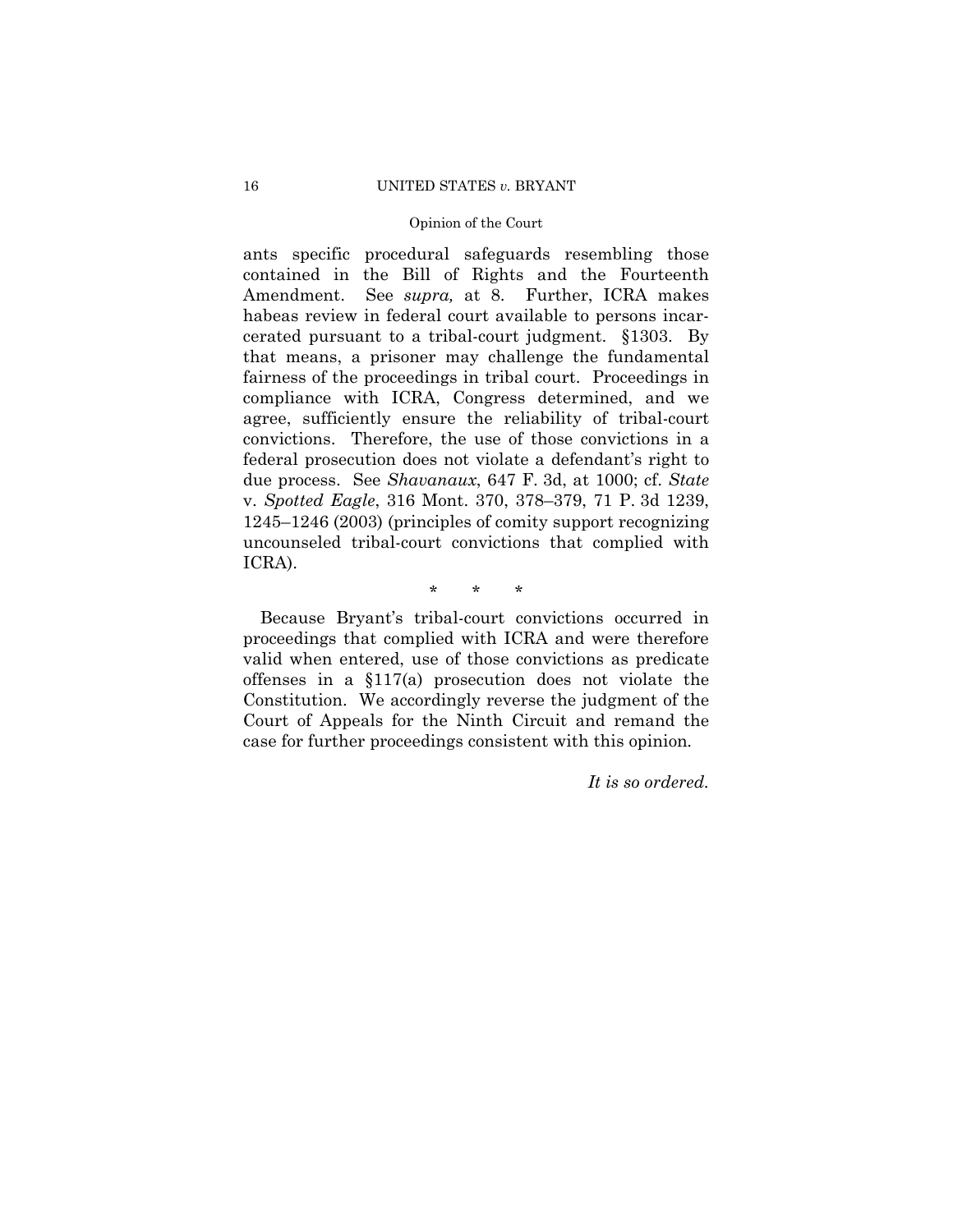# $\frac{1}{2}$  ,  $\frac{1}{2}$  ,  $\frac{1}{2}$  ,  $\frac{1}{2}$  ,  $\frac{1}{2}$  ,  $\frac{1}{2}$  ,  $\frac{1}{2}$ **SUPREME COURT OF THE UNITED STATES**

#### $\frac{1}{2}$  ,  $\frac{1}{2}$  ,  $\frac{1}{2}$  ,  $\frac{1}{2}$  ,  $\frac{1}{2}$  ,  $\frac{1}{2}$ No. 15–420

# UNITED STATES, PETITIONER *v.*  MICHAEL BRYANT, JR.

# ON WRIT OF CERTIORARI TO THE UNITED STATES COURT OF APPEALS FOR THE NINTH CIRCUIT

[June 13, 2016]

# JUSTICE THOMAS, concurring.

The Court holds that neither the Sixth Amendment nor the Fifth Amendment's Due Process Clause prohibits the Government from using Michael Bryant's uncounseled tribal-court convictions as predicates for the federal crime of committing a domestic assault within Indian country. *Ante*, at 15–16; see 18 U. S. C. §117(a) (making it a federal crime to "commi[t] a domestic assault within . . . Indian country" if the person "has a final conviction on at least 2 separate prior occasions in . . . Indian tribal court proceedings" for domestic assault and similar crimes). Because our precedents dictate that holding, I join the Court's opinion.

The fact that this case arose at all, however, illustrates how far afield our Sixth Amendment and Indian-law precedents have gone. Three basic assumptions underlie this case: that the Sixth Amendment ordinarily bars the Government from introducing, in a later proceeding, convictions obtained in violation of the right to counsel, *ante,*  at 8–9; that tribes' retained sovereignty entitles them to prosecute tribal members in proceedings that are not subject to the Constitution, *ante,* at 7–8; and that Congress can punish assaults that tribal members commit against each other on Indian land, *ante,* at 5–7. Although our precedents have endorsed these assumptions for dec-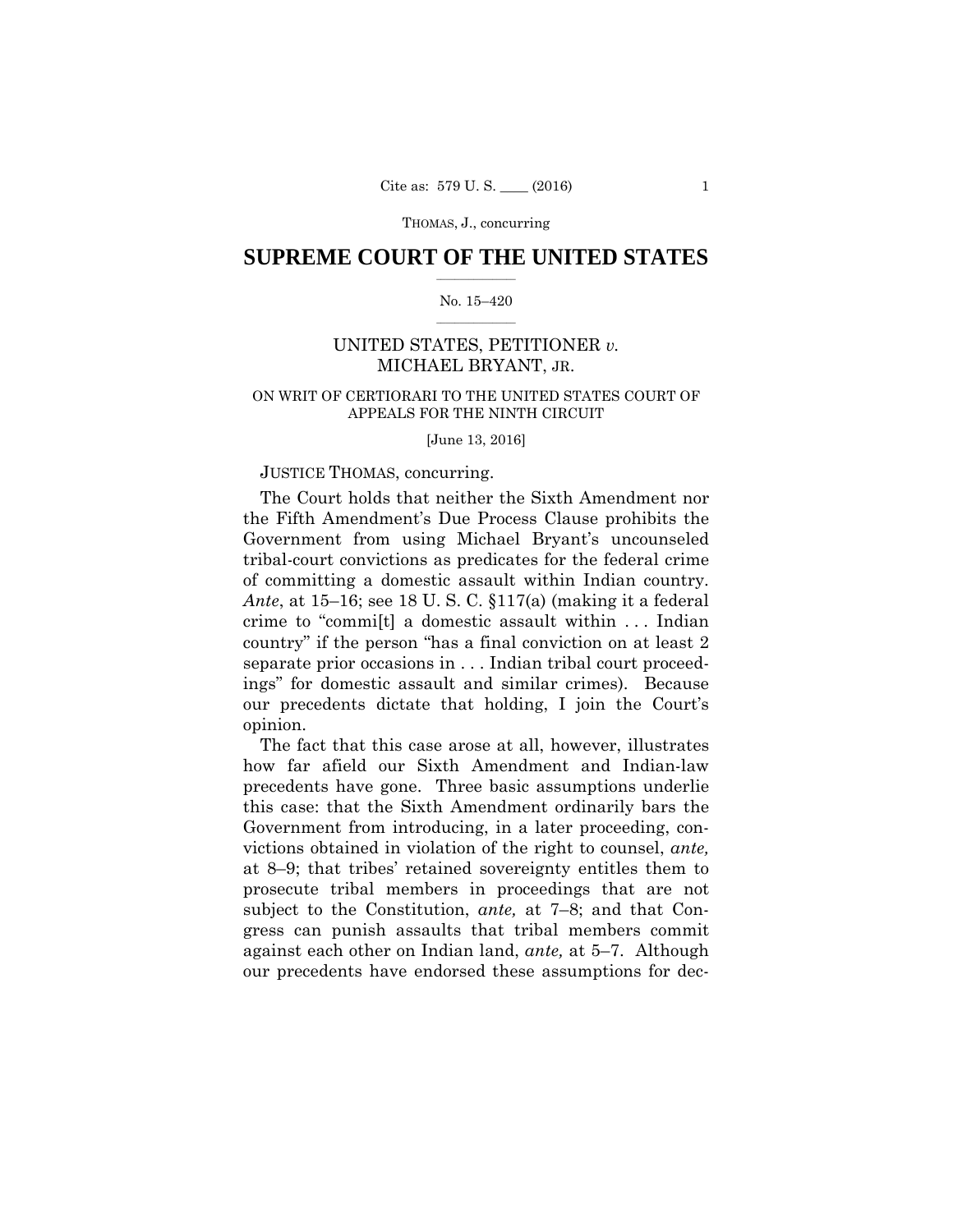ades, the Court has never identified a sound constitutional basis for any of them, and I see none.

Start with the notion that the Sixth Amendment generally prohibits the government from using a prior, uncounseled conviction obtained in violation of the right to counsel as a predicate for a new offense in a new proceeding. *Ante*, at 8–9. All that the text of the Sixth Amendment requires in a criminal prosecution is that the accused enjoy the "[a]ssistance of [c]ounsel" in *that* proceeding. The Court was likely wrong in *Burgett* v. *Texas,* 389 U. S. 109 (1967), when it created a Sixth Amendment "exclusionary rule" that prohibits the government from using prior convictions obtained in violation of the right to counsel in subsequent proceedings to avoid "erod[ing] the principle" of the right to counsel. *Id.,* at 115. I would be open to reconsidering *Burgett* in a future case.

The remaining two assumptions underpinning this case exemplify a central tension within our Indian-law jurisprudence. On the one hand, the only reason why tribal courts had the power to convict Bryant in proceedings where he had no right to counsel is that such prosecutions are a function of a tribe's core sovereignty. See *United States* v. *Lara*, 541 U. S. 193, 197 (2004); *United States* v. *Wheeler*, 435 U. S. 313, 318, 322–323 (1978). By virtue of tribes' status as "'separate sovereigns pre-existing the Constitution,'" tribal prosecutions need not, under our precedents, comply with "'those constitutional provisions framed specifically as limitations on federal or state authority.'" *Ante,* at 7–8 (quoting *Santa Clara Pueblo* v. *Martinez*, 436 U. S. 49, 56 (1978)).

On the other hand, the validity of Bryant's ensuing federal conviction rests upon a contrary view of tribal sovereignty. Congress ordinarily lacks authority to enact a general federal criminal law proscribing domestic abuse. See *United States* v. *Morrison*, 529 U. S. 598, 610–613 (2000). But, the Court suggests, Congress must intervene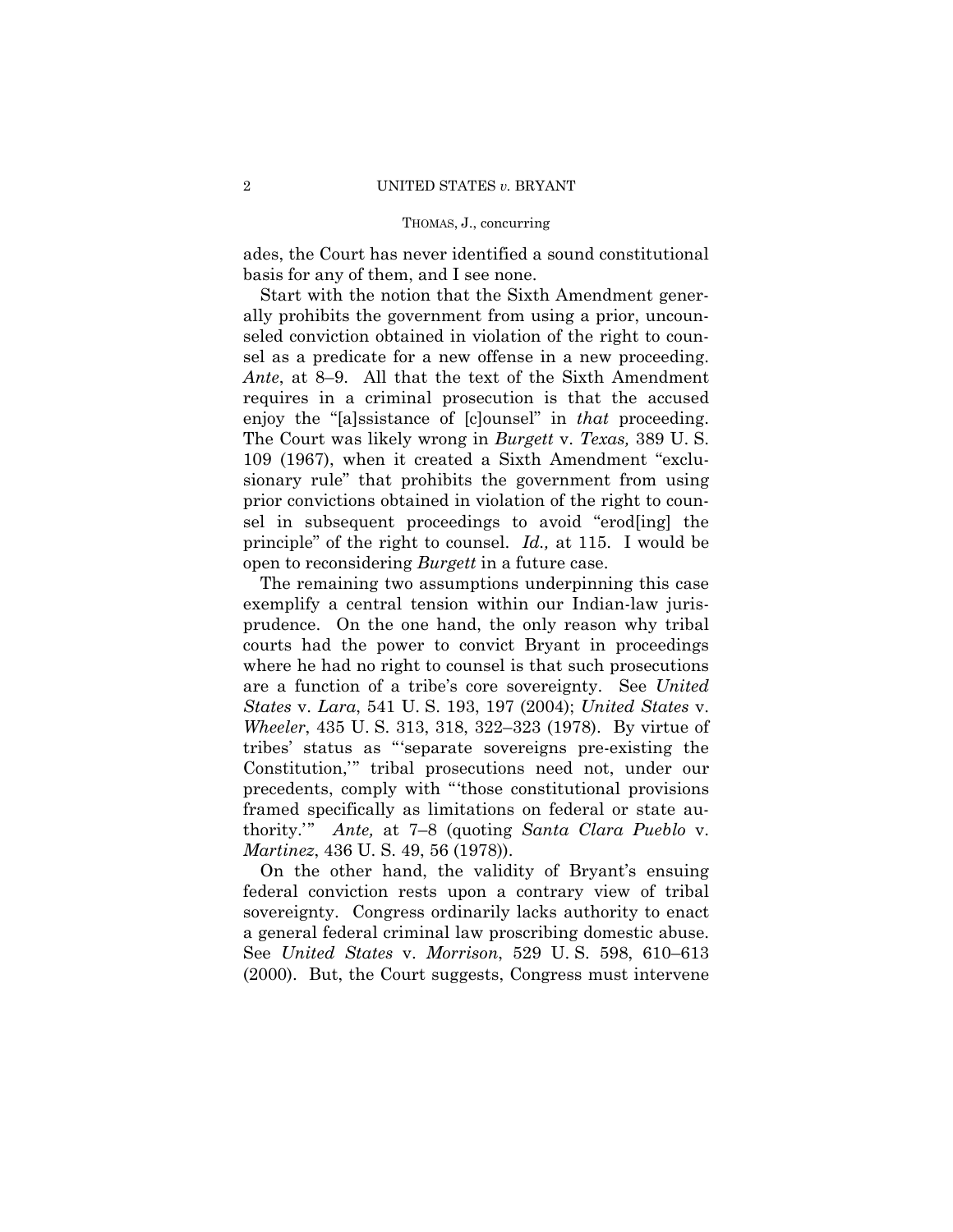on reservations to ensure that prolific domestic abusers receive sufficient punishment. See *ante*, at 4–5. The Court does not explain where Congress' power to act comes from, but our precedents leave no doubt on this score. Congress could make Bryant's domestic assaults a federal crime subject to federal prosecution only because our precedents have endowed Congress with an "allencompassing" power over all aspects of tribal sovereignty. *Wheeler*, *supra*, at 319. Thus, even though tribal prosecutions of tribal members are purportedly the apex of tribal sovereignty, Congress can second-guess how tribes prosecute domestic abuse perpetrated by Indians against other Indians on Indian land by virtue of its "plenary power" over Indian tribes. See *United States* v. *Kagama*, 118 U. S. 375, 382–384 (1886); accord, *Lara,* 541 U. S.*,* at 200.

 ing their own members. And by treating all tribes as possessing an identical quantum of sovereignty, the Court's I continue to doubt whether either view of tribal sovereignty is correct. See *id.,* at 215 (THOMAS, J., concurring in judgment). Indian tribes have varied origins, discrete treaties with the United States, and different patterns of assimilation and conquest. In light of the tribes' distinct histories, it strains credulity to assume that all tribes necessarily retained the sovereign prerogative of prosecutprecedents have made it all but impossible to understand the ultimate source of each tribe's sovereignty and whether it endures. See Prakash, Against Tribal Fungibility, 89 Cornell L. Rev. 1069, 1070–1074, 1107–1110 (2004).

 dian Tribes," not the Senate's role in approving treaties, nor anything else—gives Congress such sweeping authority. See Congress' purported plenary power over Indian tribes rests on even shakier foundations. No enumerated power not Congress' power to "regulate Commerce . . . with In-*Lara, supra*, at 224–225 (THOMAS, J., concurring in judgment); *Adoptive Couple* v. *Baby Girl*, 570 U.S. \_\_, \_\_\_  $\_\_$  (2013) (THOMAS, J., concurring) (slip op., at 3–5).